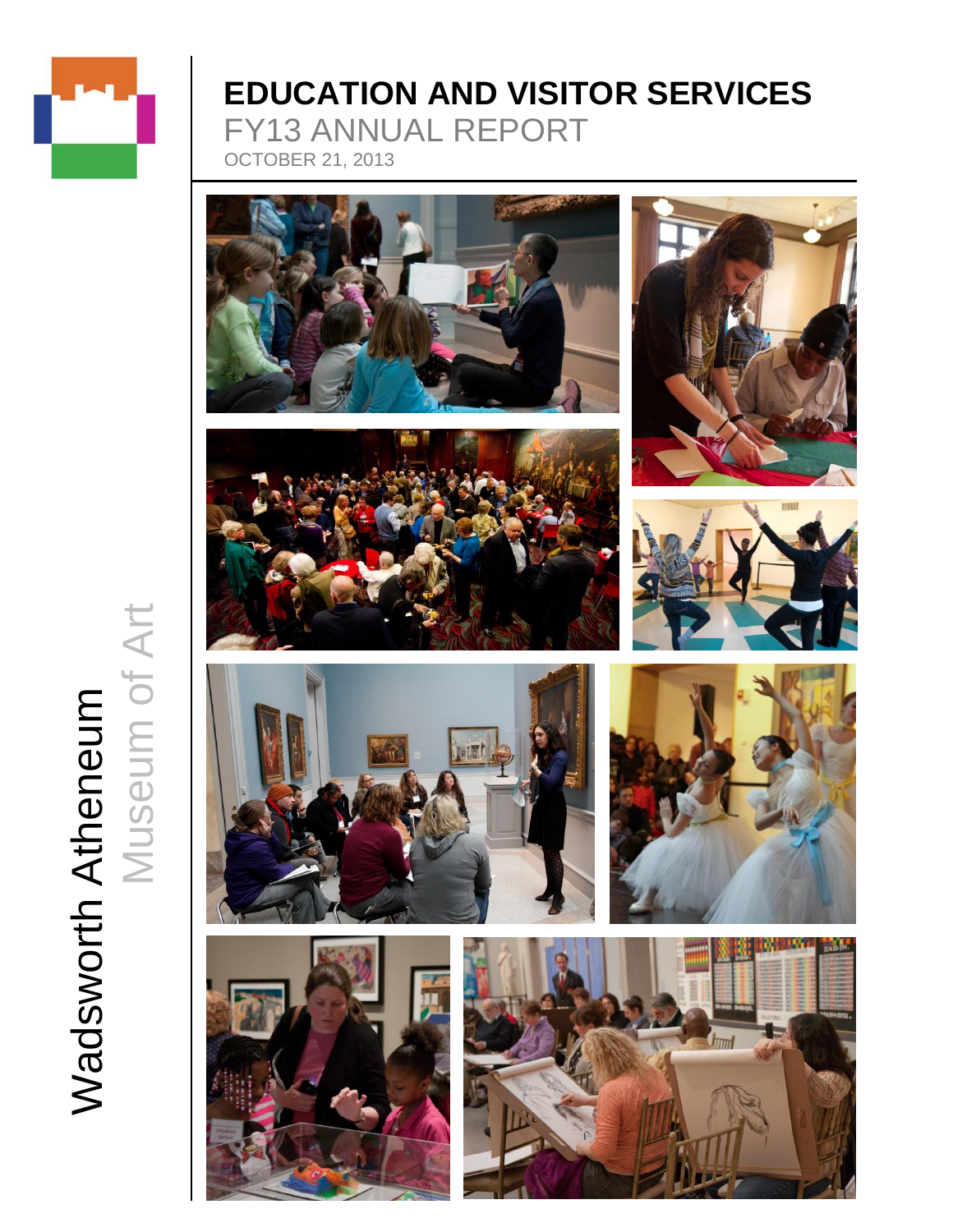# **TABLE OF CONTENTS**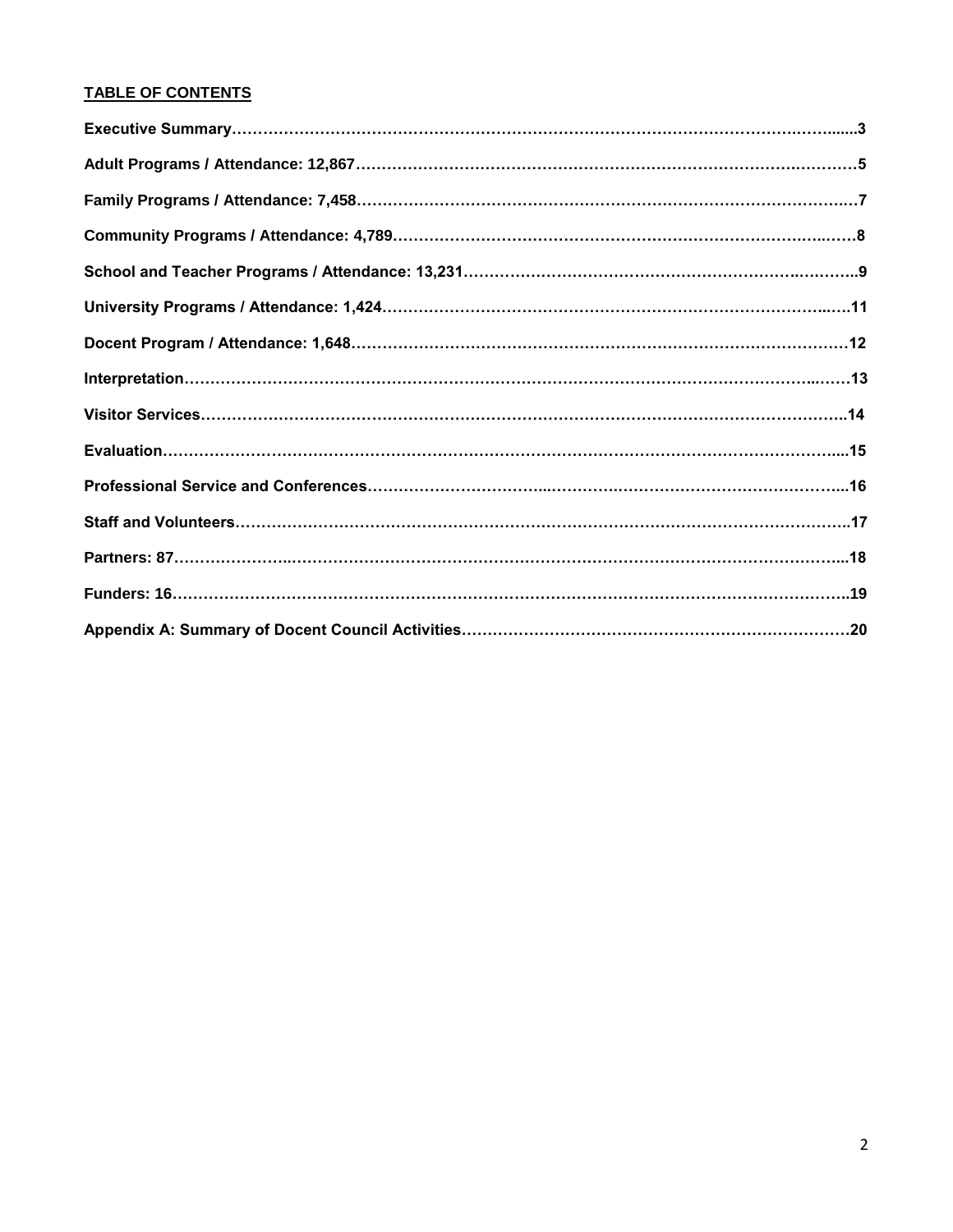## **EXECUTIVE SUMMARY**

## **Annual Museum Attendance: 106,796**

Education Program Attendance: 41,862 (39.2% of total attendance)

## **FY13 Highlights**

Attendance grew in all audience areas:

|                   | <b>FY13</b> | <b>FY12</b> | Growth |
|-------------------|-------------|-------------|--------|
| Community         | 4,789       | 3,496       | 37%    |
| Family            | 7.458       | 6,077       | 23%    |
| Student           | 12,514      | 12,399      | 1%     |
| Teacher           | 1,036       | 832         | 25%    |
| Adult             | 12,867      | 8,930       | 44%    |
| <b>University</b> | 1,793       | 1.424       | 26%    |

- This year marked the first partnership with the Hartford-wide ENVISiONFEST for our fall **Community Day**, which 1,617 people attended. Attendance at Community Days grew 71% from 2,458 in FY12 to 4,202 in FY13.
- The slate of **Gallery Talks** presented resonated with audiences, offering the opportunity to hear not only from Museum curators, educators, and conservators, but a number of external voices from the local academic community. Attendance grew 78% from 461 in FY12 to 822 in FY13.
- The excitement around *Medieval to Monet* and *Burst of Light* resulted in a dramatic increase in attendance of **adult special exhibition tours**. Attendance at drop in tours increased 91% from 1,605 in FY12 to 3,070 in FY13. A second exhibition tour was added on weekends for Burst of Light. Adult group reservations for special exhibition tours increased 202% from 495 in FY12 to 1,499 in FY13.
- **Second Saturdays for Families** continued to grow with a 23% increase from 6,077 in FY12 to 7,458 in FY13. December's program *Light Up the World* had an all-time high attendance of 2,666 and involved community partners from the Mandell Jewish Community Center, Girl Scouts of CT, MI CASA Family Service Center, Milan Cultural Association, CT Chinese Culture Association and CT Audubon Society of Pomfret.
- This year marked the fourth **Artist Residency**, this time featuring MATRIX 166 artist Deb Sokolow, who collaborated with the Wadsworth's Education Department on a three-part program including a new family guide, a community accordion book art project at April Second Saturdays, and a bookmaking workshop with mentors and mentees from True Colors.
- Two new permanent collection **Guide by Cell audio tours** launched in FY13, a Highlights tour for adult audiences and the Lets Move! tour for families which connects to Michelle Obama's *Let's Move!* initiative and the IMLS *Let's Move! Museums and Gardens* program. The Highlights tour features Museum curators, educators, and conservators as well as diverse voices from the community and beyond.
- **Teacher programs** continued to grow, up to 1,036 this year from 832 in FY12, an increase of 25%. This year the Museum hosted an Election Day workshop for 104 teachers from across the state, featuring a keynote address by representatives of CREC Museum Academy in Bloomfield, CT and gallery sessions by Museum educators.
- The latest exhibition in the **Connections Gallery** focuses on examining still life paintings from the collection spanning four centuries, and gives visitors the opportunity to apply what they've learned and observed while drawing their own still life, encouraging them to focus on composition and balance, light and shadow, and shape and texture.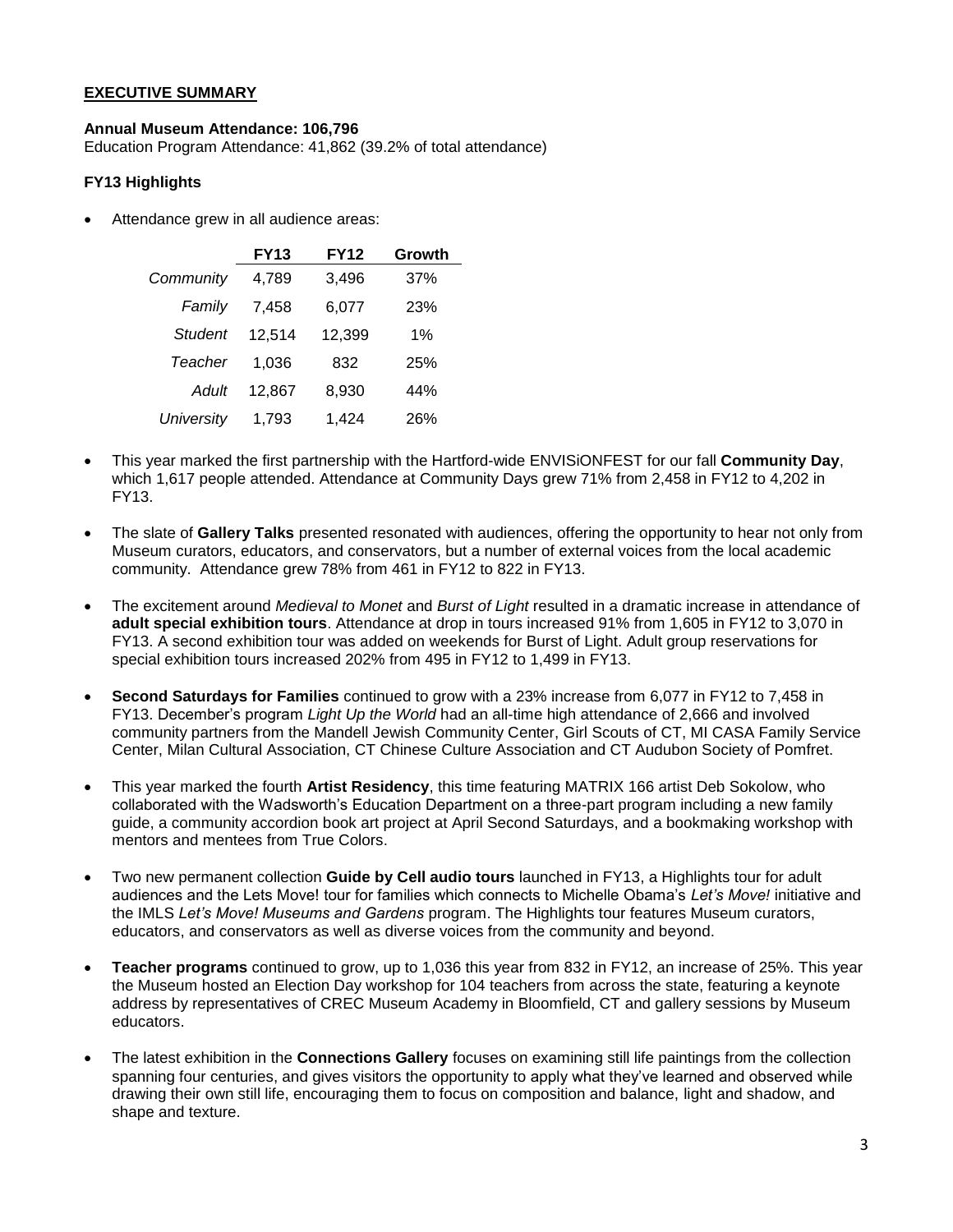- Johanna Plummer and Jama Holchin, with colleagues Dina Silva and Patricia Hickson, graduated in June from the **Building Evaluation Capacity** program offered by the Hartford Foundation for Public Giving's Nonprofit Support program. Their project was an evaluation of the Connections Gallery, doing tracking and timing in the current *Still Life* exhibition and a record review of comment cards left in previous exhibitions.
- The department worked with consultant Anita Baker of Evaluation Services to develop a comprehensive **2012 CEI evaluation report**. Combining and reexamining data from disparate sources such as zip code data, school tour evaluations, site observations, and website analytics, the report provides an external perspective on the successes of CEI programming and the impact it is having on the Museum and its community.

## *Strategic Plan Scorecard Key Success Drivers and Indicators*

|                                                                                           | <b>FY13</b>     | Goal       | % of Goal | <b>FY12</b>    | <b>FY11</b> |
|-------------------------------------------------------------------------------------------|-----------------|------------|-----------|----------------|-------------|
| Number of exhibition related programs                                                     | 67              | 70         | 157%      | 49             | 60          |
| Number of collection related programs                                                     | 27              |            |           | 23             |             |
| Visitor experience: collect feedback (visitor surveys)                                    | $692^{1}$       | 500        | 138%      | $385^2$        | $449^{3}$   |
| Attendance                                                                                | 106,796         | 90,585     | 118%      | 96,298         | 101,766     |
| Attendance revenue                                                                        | \$244K          | \$219K     | 112%      | \$297K         | \$242.9K    |
| Percentage of school tour engagement                                                      | 96%             | 80%        | 120%      | 97%            | 94%         |
| Number of school group attendees                                                          | 12,514          | 13,650     | 92%       | 12,399         | 14,945      |
| Online educational resources                                                              | 10 <sup>4</sup> | 5          | 200       | 6 <sup>5</sup> | 0           |
| Member engagement, # of repeat visits                                                     | 1,770           | 1,200      | 107%      | 1,285          | 1,223       |
| Non-member Engagement: # repeat visits (2+/year)<br>% of non-member walk ups <sup>6</sup> | 30%             | <b>TBD</b> | <b>NA</b> | 34%            | ND          |
| Audience diversity: ethnic diversity as a percentage<br>of overall attendance             | <b>ND</b>       | <b>TBD</b> | <b>NA</b> | 20.2%          | 16.4%       |
| Growth in city of Hartford visitation                                                     | 21,108          | 18,400     | 115%      | 19,691         | 19,234      |
| Growth in Hartford County visitation                                                      | 45,337          | 37,000     | 123%      | 40,936         | 41,724      |
| Growth in state visitation                                                                | 24,413          | 25,000     | 98%       | 22,134         | 27,680      |
| Growth in out-of-state visitation                                                         | 15,939          | 12,000     | 133%      | 13,313         | 13,128      |
| Number of local community partnerships                                                    | 88              | 60         | 147%      | 72             | 60          |

 $\overline{\phantom{a}}$ 

<sup>1</sup> Includes: 287 on Envisionfest Community Day, 60 on Connections Gallery surveys (done by Dr. Karen Wizevich), 57 on May First Thursday, 98 on May Second Saturday, and 190 on Juneteenth Community Day

NEA survey

 $3 \overline{)}$  Adult visitor survey

Four are complete but not yet available on the website

<sup>5</sup> Completed but not available online until FY13

 $6$  Estimated # from front desk verbal survey (one week per month)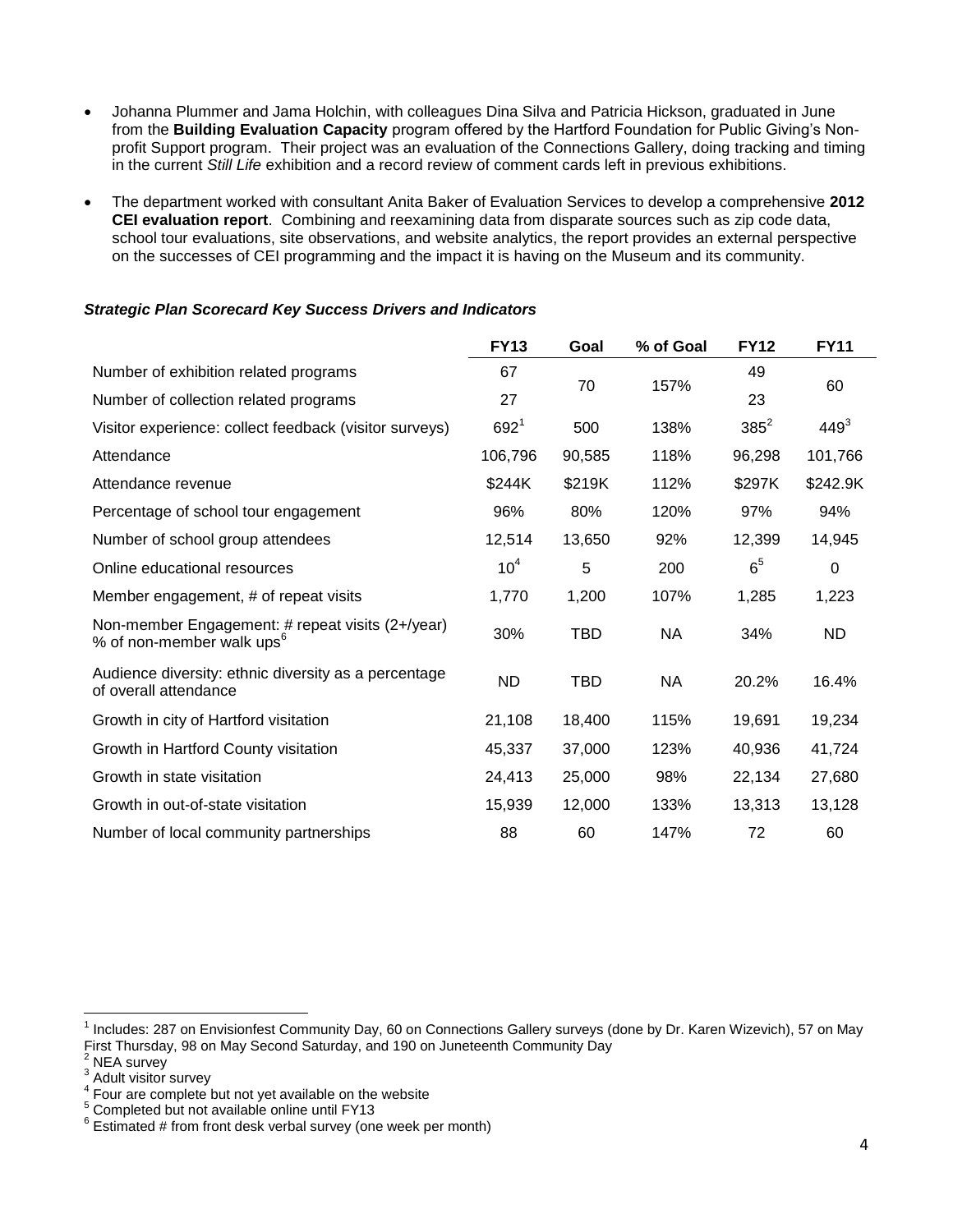# **ADULT PROGRAMS**

Attendance: 12,867

# **Lectures**

8 programs / Attendance: 867 (per program average: 108)

- *Artist James Nares,* 9/28 (40) Collection focus: *STREET*
- *Art and the Enlightenment: French Paintings and Drawings of the Eighteenth Century in the Wadsworth Atheneum*, 10/24 (80) Alden Gordon, Paul E. Raether Distinguished Professor of Fine Arts at Trinity College Exhibition: *Medieval to Monet: French Paintings in the Wadsworth Atheneum*
- *A Revolution in Dress: The Politics of Costume*, 12/5 (46) Caroline Weber, Associate Professor of French at Barnard College Exhibition: *Medieval to Monet: French Paintings in the Wadsworth Atheneum* Sponsored by the Costume & Textile Society
- *Outdoor Art: Impressionist Painting without a Studio*, 1/10 (83) Richard Brettell, Margaret McDermott Distinguished Chair of Arts and Humanities, University of Texas, Dallas Exhibition: *Medieval to Monet: French Paintings in the Wadsworth Atheneum*
- *Caravaggio: A Life Sacred and Profane*, two part lecture and book signing, 3/21, \$20/\$10 members (195) Andrew Graham-Dixon, author of *Caravaggio: A Life Sacred and Profane* Exhibition: *Burst of Light: Caravaggio and His Legacy*
- *Introduction to Schiele's Dr. X and Film Screening of Portrait of Wally*, 4/21 (104) Robin Jaffee Frank, chief curator Collection focus: Egon Schiele, *Dr. X* Sponsored by the Congregation Beth Shalom Brodfe Zedek of Chester, CT.
- *Caravaggio and the Caravaggesque Movement* with Keith Christiansen, 4/23 (217) Keith Christiansen, John Pope-Hennessy Chairman of European Paintings, Metropolitan Museum of Exhibition: *Burst of Light: Caravaggio and His Legacy* Sponsored by the Docent Council
- *Venit lumen: Music in the Age of Caravaggio*, lecture and concert, 6/16 (lecture: 102, concert: 160) Eric Rice, Artistic Director, Connecticut Early Music Festival and Associate Professor of Music, University of **Connecticut**

Exhibition: *Burst of Light: Caravaggio and His Legacy*

# **Concerts**

4 programs / Attendance: 659 (per program average: 165)

**Sunday Serenades**

Chamber music series presented in collaboration with the Hartford Symphony Orchestra under the Artistic Direction of HSO Concertmaster Leonid Sigal.

- *Four Centuries in France,* 11/18 (206) Exhibition: *Medieval to Monet: French Paintings in the Wadsworth Atheneum*
- *Myth and Fantasy,* 2/3 (125) Collection focus: Pietro Francavilla, *Venus with a Nymph and Satyr*
- *Baroque and Beyond,* 4/7 (168) Exhibition: *Burst of Light: Caravaggio and His Legacy*
- *Venit lumen: Music in the Age of Caravaggio*, lecture and concert, 6/16 (lecture: 102, concert: 160) Connecticut Early Music Ensemble

Exhibition: *Burst of Light: Caravaggio and His Legacy*

# **Gallery Talks**

16 programs / Attendance: 748 (per program average: 47)

*Conversations with Curators*

Exhibition: *The Museum Collects*

- *Natural Beauty* with Erin Monroe and Alyce Englund, 7/12 (46)
- *Three Centuries in Europe* with Linda Roth and Eric Zafran, 7/26 (38)
- *Contemporary Dialogues with the Past* with Patricia Hickson, 8/16 (38)
- *Symbol and Enigma* with Susan L. Talbott, 8/23 (50)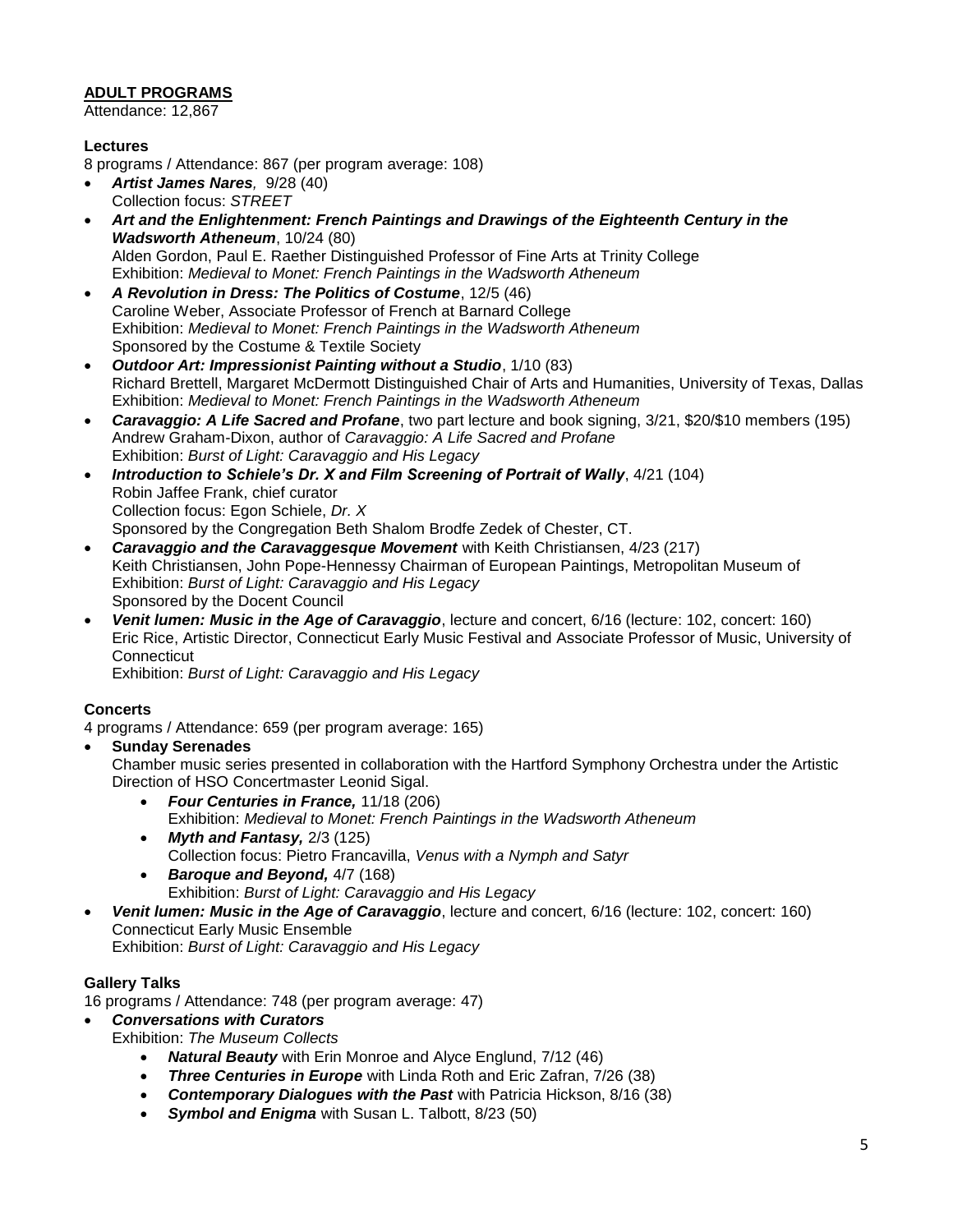- *Lasting Impressions: Images of African Americans After Reconstruction* with Alona Wilson, 9/7 (20) Exhibition: *Collective Memories: Selections from The Amistad Center for Art & Culture*.
- *Color and Line: Looking at French Drawings* with Eric Zafran, 10/12 (54) Exhibition: *Medieval to Monet: French Paintings in the Wadsworth Atheneum*
- *A Tree Grows in Hartford* with Adam Niklewicz, 10/26, (11) Exhibition: City [Canvas Mural Project](http://www.ct.gov/cct/cwp/view.asp?a=3933&q=494902)
- *The Nude Revealed: Eroticism in French Painting* with Kelly Dennis, Associate Professor of Art History at the University of Connecticut, 11/2 (45) Exhibition: *Medieval to Monet: French Paintings in the Wadsworth Atheneum*
- *The Unvarnished Truth* with Ulrich Birkmaier, 1/18 (35) Exhibition: *Medieval to Monet: French Paintings in the Wadsworth Atheneum*
- *Defining Black Power through Art* with Alona Wilson, 2/1 (30) Exhibition: *Contemporary Memories: Selections from the Collection of the Amistad Center for Art & Culture*
- *Materials and Methods: Works on Paper in Medieval to Modern* with Jeremiah Patterson, Associate Professor at the Hartford Art School, University of Hartford, 2/15 (43) Exhibition: *Medieval to Modern: French Drawings in the Wadsworth Atheneum*
- *A Walk through the World of Caravaggio and his Contemporaries* with Eric Zafran, 3/14 (90) Exhibition: *Burst of Light: Caravaggio and His Legacy*
- *Pairings* with Bette Talvacchia, Independent Scholar and Board of Trustees Distinguished Professor of Art History, Emerita, University of Connecticut, 4/5 (52) Exhibition: *Burst of Light: Caravaggio and His Legacy*
- *Connoisseurship and Controversy* with Ulrich Birkmaier, 4/26 (44) Exhibition: *Burst of Light: Caravaggio and His Legacy*
- *Caravaggism and the Shock of the New* with Charlene Shang Miller, 5/17 (68) Exhibition: *Burst of Light: Caravaggio and His Legacy*
- *The Spiritual in Art* with Susan L. Talbott, 5/24 (84) Exhibition: *Burst of Light: Caravaggio and His Legacy*

# **Collection Focus Talks**

15 programs / Attendance: 265 (per program average: 18) 20 minute, docent-led discussion on one work of art featured in a special exhibition or relating to the film program.

# **Art After Hours: First Thursdays**

11 programs / Attendance: 8,526 (per program average: 775) Education led activities, connecting people and art included:

- *Caribbean Block Party*, 8/2 (1,367) Caribbean flag making, Tour: *Bitter and Sweet: Decorative Arts and the West Indies Trade* with Alyce Englund
- *Ahmed Alsoudani: MATRIX 165*, 9/6 (448) 3-D figurines, Artist talk with Ahmed Alsoudani
- *Streets of New York*, 10/4 (413) Design a street scene, Artist talk with James Nares
- *Moulin Rouge*, 11/1 (859) Design tarot or playing cards, Tours of *Medieval to Monet*
- *Festival!*, 12/6 (833) Art inspired gift wrapping
- *Indian Spice*, 1/3 (687) Create a miniature painting
- *Deb Sokolow: MATRIX 166*, 2/7 (636) Cartooning workshop with Joe Young, Artist talk with Deb Sokolow
- *Burst of Light*, 3/7 (489) Sketch live models in poses inspired by Caravaggio paintings
- *The Hartford Cotton Club*, 4/4 (674) Jazz-inspired wire sculptures
- *The Sights and Sounds of Peru*, 5/2 (1,027) Worry dolls
- *Renaissance Faire Block Party*, 6/6 (1,059) Renaissance costume pieces

# **Annual Meeting**, 11/13

*Second Saturdays for Families* was highlighted at the 2012 Annual Meeting to demonstrate the success of our Community Engagement Initiative. Marta Bentham, Ombudsman and Director of Family Services for Hartford Public Schools, spoke about our ongoing collaborative efforts to introduce more Hartford families to the museum.

# **Adult tours**

Attendance: 10,591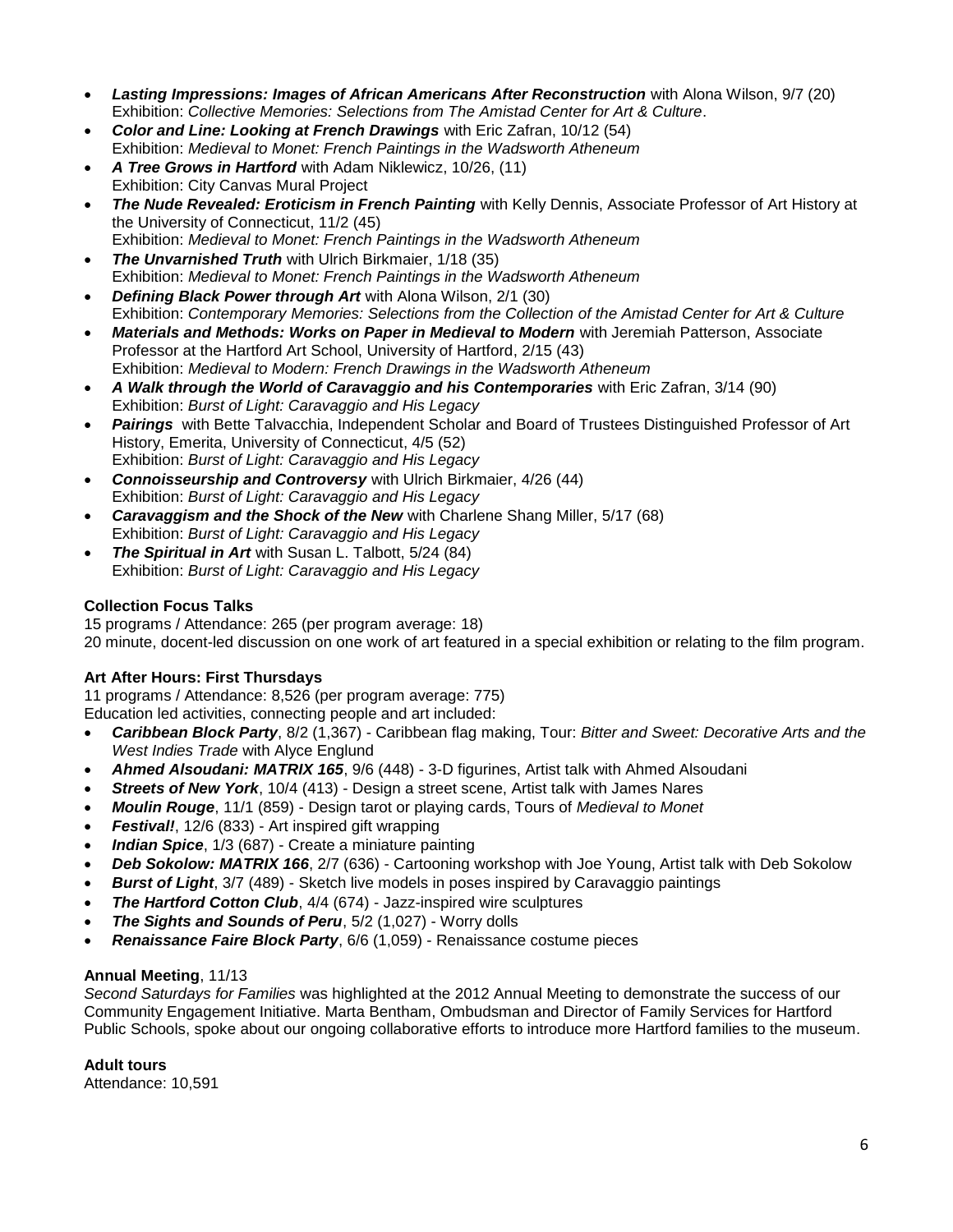# **FAMILY PROGRAMS**

Attendance: 7,458

# **Second Saturdays for Families**

10 programs / Attendance: 7,458 walk-in, 61 group tours (per program average: 752) Second Saturdays for Families, held once a month from 10am to 1pm, feature artist-led hands-on projects, live music, exhibition tours, art making demonstrations, dance performances, films, and docent-led *Eyes on Art* Family Tours, *ABCs: Art, Books, Connections* Tours, *Ask About Art* and *Collection Focus Talks*. February was canceled due to a weather related Museum closure; June Second Saturday coincided with Juneteenth Community day.

- *Lightscapes*, 7/14 (347) Exhibition: Jan Tichy / MATRIX 164 Partners: Jordan Critchley and Aman Herron, musicians
- *Red, Yellow and Blue,* 8/11 (375) Collections focus: primary colors Partners: dancEnlight, dance group and Joseph Getter, musician
- *My Street,* 9/8 (517) Collection focus: James Nares, *STREET* / Exhibition: [City Canvas Mural Project](http://www.ct.gov/cct/cwp/view.asp?a=3933&q=494902) Partners: Adam Niklewicz, artist and Artists Collective, musicians
- *Wonderland,* 10/13 (210) Collections focus: Surrealism and fantasy Partners: Connecticut Ballet and Gonzalo Cortes, musician *Event coincided with the ING Hartford Marathon and attendance was affected by street closures.*
- *Food for Thought*, 11/10 (656) Collection focus: Paintings of food Partners: I Giovani Solisti and the orchestra program of Conard and Hall High Schools in West Hartford, musicians
- *Light up the World,* 12/8 (2,666) Focus: World holiday traditions Partners: Mandell Jewish Community Center and PJ Library, Girl Scouts of Connecticut, MI CASA Family Service Center, Milan Cultural Association, Connecticut Chinese Culture Association and Connecticut Audubon Society of Pomfret
- *Bonjour!,* 1/12 (859) Exhibition: *Medieval to Monet: French Paintings in the Wadsworth Atheneum* Partners: Connecticut Ballet, Connecticut Society of Portrait Artists, and Anita and Bob Siarkowski, musicians
- *Dragons, Gremlins, and Magical Creatures,* 3/9 (688) Collection focus: Magical and mischievous creatures Partners: The Whiskey Brothers, musicians
- *Mysterious Stories,* 4/13 (608) Exhibition: *Deb Sokolow / MATRIX 166* Partners: Deb Sokolow, Brian Miller Magic, and André Balazs and Dennis Fancher, musicians
- *Light and Shadow*, 5/11 (593) Exhibition: *Burst of Light: Caravaggio and His Legacy* Partners: Sea Tea Improv, Olav Chris Henriksen, musician

**Family Tours** – Docent-led tours offered during Second Saturdays for Families Attendance: 740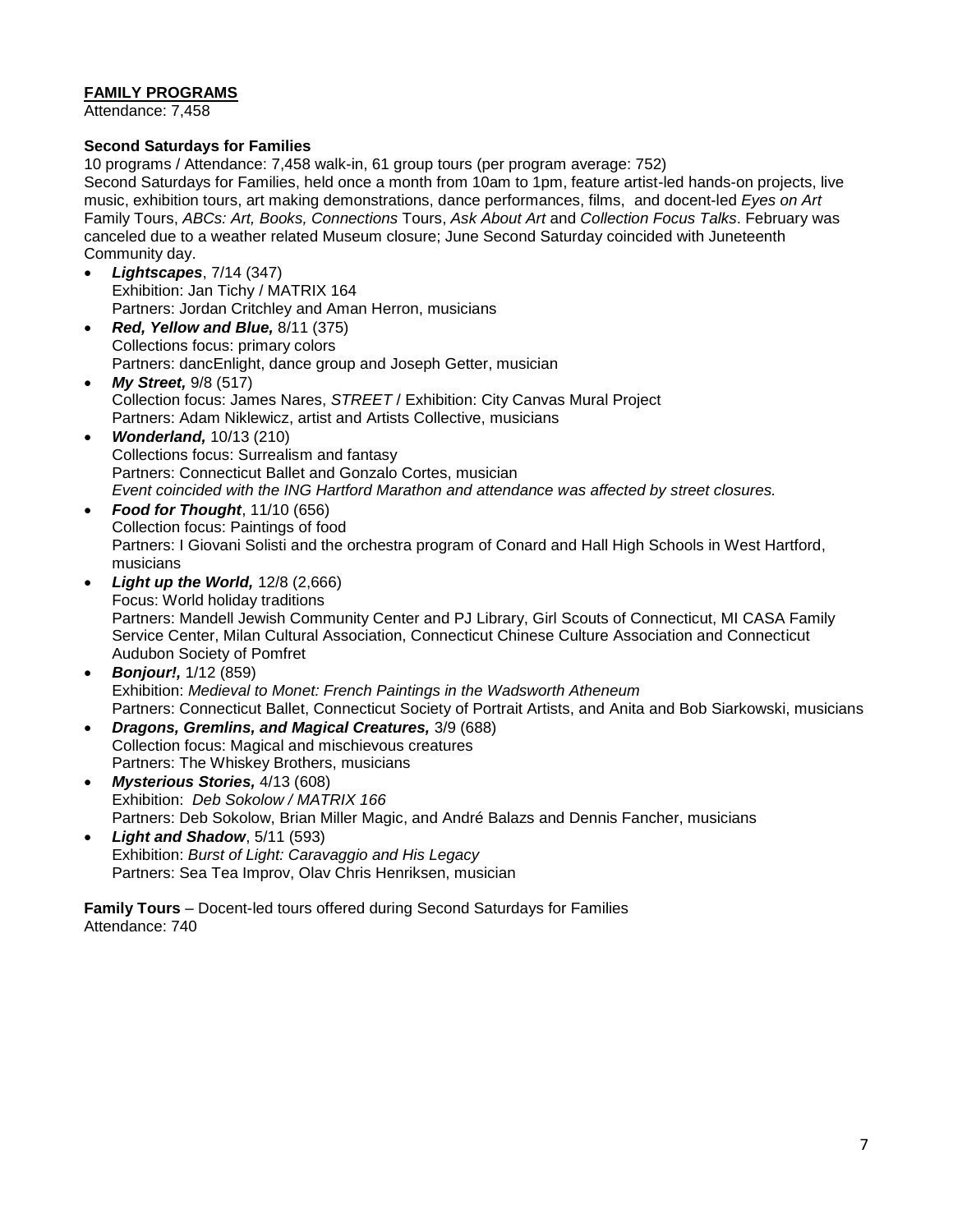## **COMMUNITY PROGRAMS**

Attendance: 4,789 (Community Days and First Night only, other numbers reflected elsewhere)

## **Community Days** (free admission 10am-5pm)

3 programs / Attendance: 4,221 (includes groups, per program average: 1,407)

- ENViSIONFEST Community Day: *Cities and Streets,* 9/29 (1,617) Collection focus: James Nares, *Street* Partners: iQuilt, Sketch Crawl artists, and bands Waking Elliot, Little Ugly, Winterpills, and Khaiim the RapOet.
- Martin Luther King, Jr. Community Day: *Arts and Activism*, 1/21 (1,574) Collection focus: Activist art Partners: Knitty Gritty Committee, Lift Every Voice and Sing Gospel Choir, the CT Center for Nonviolence Peace is Possible Chorus, Downtown Yoga, storyteller Andre Keitt, and vocalist Elizabeth Lyra Ross and the Hartford Symphony Orchestra.
- Juneteenth Community Day: *Oh Freedom!,* 6/8 (1,030) Exhibition focus: *Emancipation!* Partners: The Amistad Center for Art & Culture

## **Artist Residency: Deb Sokolow**

MATRIX 166 artist Deb Sokolow collaborated with the Wadsworth's Education Department on a three-part program including a new family guide, a community accordion book art project at April Second Saturdays, and a bookmaking workshop with mentors and mentees from True Colors.

## **Summer Art Studio**, Wednesday-Friday, 6/27 – 7/27 (236)

- **Summer Pre-collegiate Program**—provided four Hartford high school students with scholarships (tuition, materials, transportation, and weekly stipend) to attend the University of Hartford's *Summer High School Visual Arts* program, which included four weekly Museum visits to sketch, tour special exhibitions, and go behind-the-scenes with design and conservation staff. Busing was provided.
- **Summer Community Studio (14 sessions)**—youth from six Hartford community organizations—MI CASA, Charter Oak Cultural Center, Sina Boys and Girls Club at Trinity College, Boys and Girls Club at Asylum Hill, True Colors Inc., Billings Forge Community Works—participated in docent-guided tours and a hands-on studio experience focusing on space and light. Free admission, tours and busing were offered to all groups.

## **First Night**, 12/31 (587)

Visitors learned about costume design plates in the collection and created festive masks as part of this citywide celebration of the New Year.

## **Coloring Our Community Campaign,** 1/9 – 6/5

Launched by the Hartford in partnership with the Wadsworth and West Middle School, the campaign updated the streetlamp banners surrounding its Asylum Hill headquarters with artwork created by 4<sup>th</sup>-8<sup>th</sup> grade students. The Wadsworth offered students docent-led tours and hands-on art instruction on the principles of design.

# **Charter Oak Cultural Center, Youth Arts Institute After-School collaboration**

3 tours / Attendance: 45 (per program average: 15)

Hartford elementary school students visited the museum three times for docent-led tours in collaboration with Charter Oak's Youth Arts Institute after-school program.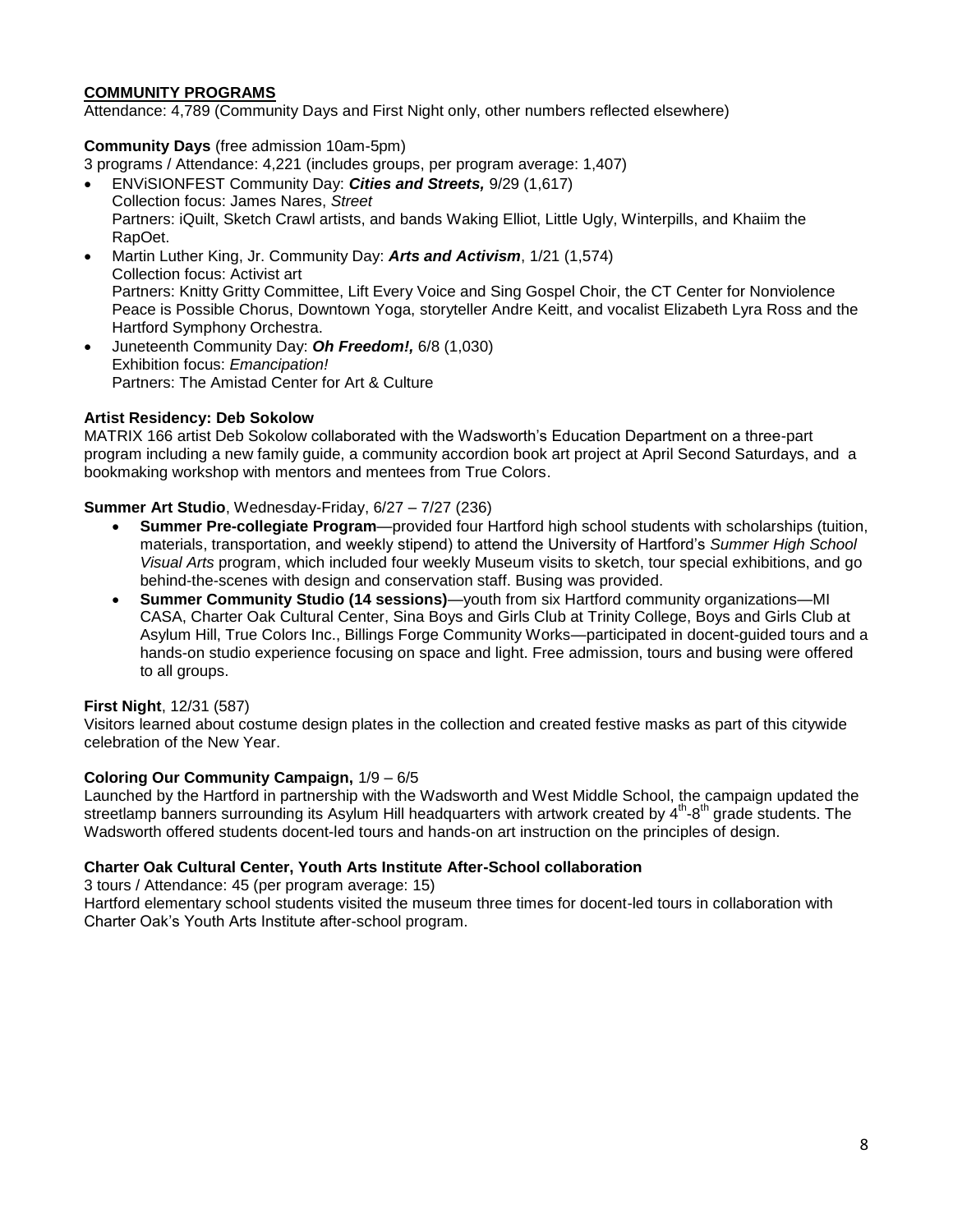# **SCHOOL AND TEACHER PROGRAMS**

Attendance: 13,550

# **Access Programs**

- *Teacher Discovery Passes* (69 adults admitted this year) All PreK-12 teachers and university professors booking a docent-guided visit received a one-time free pass to explore collections and exhibitions to prepare for the tour and plan curriculum connections.
- *Free Family Passes* (178 adults admitted this year) All Hartford school students visiting for a docent-guided tour received a free pass to return to the Museum soon, where they are encouraged to act as tour guides for their families.
- *Constant Contact E-newsletter System* Distribution: 2,618 PreK-12 teachers and university professors An audience-targeted e-newsletter system through Constant Contact continues, notifying both PreK-12 teachers and university faculty of upcoming exhibitions and programs tailored to their curricular needs.
- *Free Bus Program* Fifty three buses were available on a first-come, first served basis to Hartford teachers calling to reserve a docent-guided visit and all had been allocated before the end of the second quarter.

# **Evenings for Educators**

PreK-12 educators and administrators explore special exhibitions through programming such as curatorial presentations, lectures and in-gallery workshops on curricular activities.

2 programs / Attendance: 185, Continuing Education Units (CEUs) distributed: 104

- *Medieval to Monet: French Paintings in the Wadsworth Atheneum*, 10/24 (Attendance: 71, 39 CEUs distributed)
- *Burst of Light: Caravaggio and His Legacy*, 3/13 (Attendance: 114, 65 CEUs distributed)

# **Educational Lecture Series**

PreK-12 educators attending the lecture series for *Medieval to Monet* were eligible to earn Continuing Education Units from the Connecticut State Department of Education, with 6 .1 CEUs and 2 .2 CEUs being awarded.

# **Teacher Workshops and In-services**

8 programs / Attendance: 265 (per program average: 33), Teacher Discovery Passes distributed to all participants

- Jumoke Academy and Jumoke Academy Honors at Milner: *Learning to Look*, 7/31 (7)
- University of Hartford: *Learning to Look,* 8/2 (12)
- Hartford Public Schools: *Learning to Look with Art-making: Red Hot!*, 10/10 (45)
- Election Day Workshop *Art: A Primary Context for Student Learning***,** 11/6 (104, 89 CEUs distributed) Teachers joined us for a day of gallery sessions taught by our museum educators. A keynote address was given by representatives of CREC Museum Academy in Bloomfield, CT.
- Capitol Regional Education Council: *Learning to Look*, 1/11 (19)
- East Hartford Public School: *Learning to Look: What is Art? An Exploration of Modern and Contemporary Art*, 2/15 (22) *Part of SBM Grant*
- Capital Community College: *Learning to Look: Meaning Making through the Visual Arts*, 5/23 (20)
- Seedlings Teacher Collaborative: *Panel Discussion at the New Britain Museum of American Art*, 6/27 (36)

# **Museum on the Move – School Outreach: 4th Grade Program**

Developed collaboratively with Hartford Public Schools, this four week outreach program uses landscape imagery from our permanent collection to develop students' descriptive writing skills. Busing and family passes provided.

- Participating Schools (11):
	- o CREC Museum Academy, Annie Fisher STEM, Noah Webster MicroSociety Magnet School, Dr. Joseph S. Renzulli Gifted and Talented Academy, Asian Studies Academy Dwight/Bellizzi, E.B. Kennelly, School L.W. Batchelder Elementary, Maria C. Colón Sanchez Elementary School, Fred D. Wish Elementary, Breakthrough Magnet South Campus, Burns Latino Studies Academy
	- o Teacher workshops: 10 schools/35 teachers
	- o Docent visit to classroom: 658
	- o Docent-led tour at Museum: 626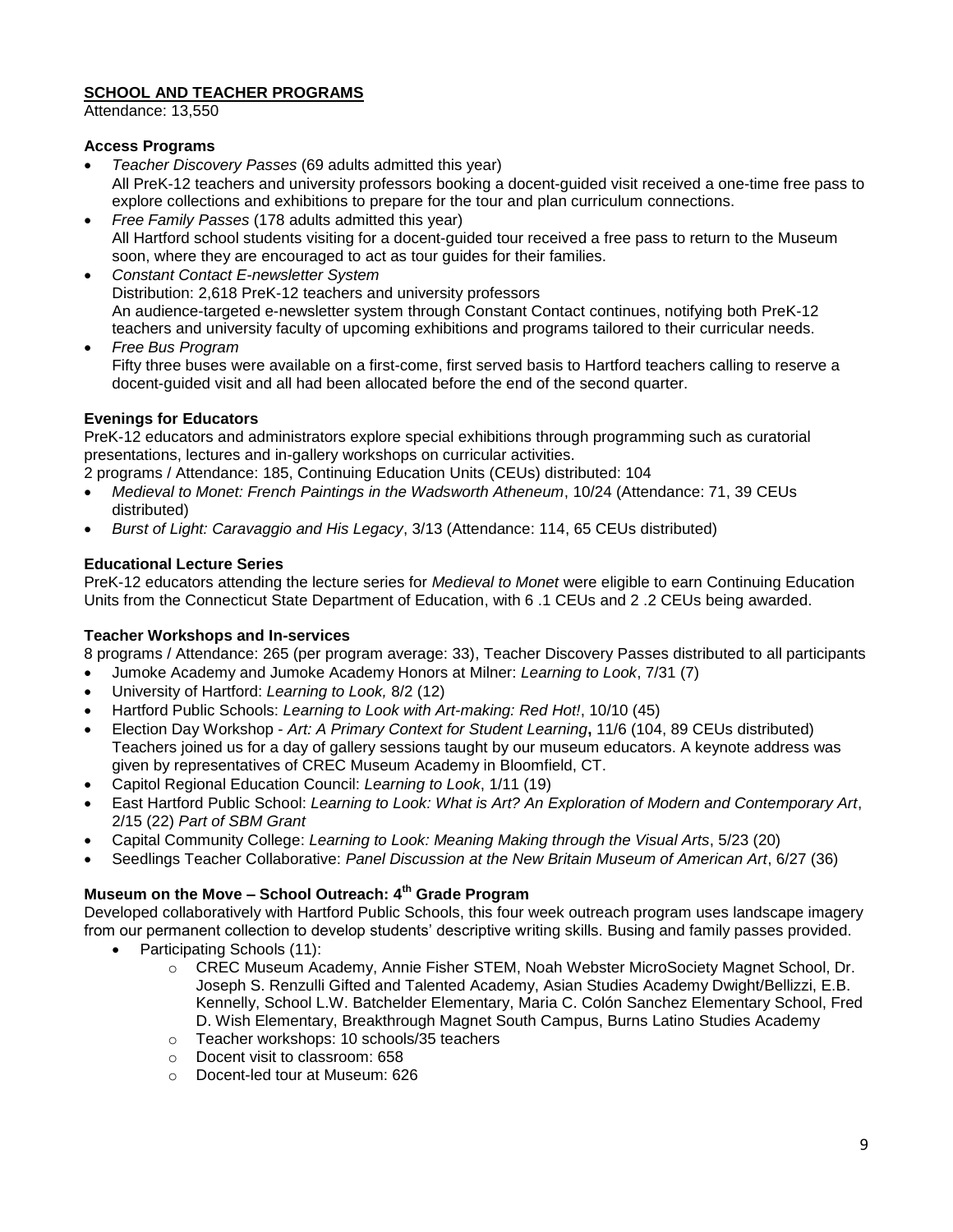# **Figuratively Speaking: 3rd - 5 th Grade Program**

Uses the aesthetic and expressive qualities of figurative artworks from the collection to cultivate writing skills while promoting language and visual arts state and national curriculum standards. Each program provides an Art and Writing tour along with free classroom and art room lesson plans for both before and after the Museum visit.

- Tell Me a Story (grade 3): 77
- Elaboration Nation (grade 4)
- You Say Tomato, I Say Tomahto (grade 5): 56

# **Hands On! (formerly Art Matters)**

Artistic themes, materials, and techniques were used to stimulate thought, discussion, and creative expression through a docent-guided tour and a hands-on studio art experience with our Resident Teaching Artist.

- *Tour de France,* 10/24 11/15 (69) Exhibition: *Medieval to Monet: French Paintings in the Wadsworth Atheneum*
- *Spotlight!* 3/20 4/11 (132) Exhibition: *Burst of Light: Caravaggio and His Legacy*

# **Hartford Youth Art Renaissance Student Exhibition,** 4/20-5/19

Adjudication, 4/23 (7)

Awards Ceremony and Anniversary Celebration, 5/4 (288)

The 40<sup>th</sup> annual exhibition featured over 100 works of art created by PreK-12 students. A Guide by Cell audio tour featured artist and teacher voices reflecting on the works displayed. At the awards ceremony, the Museum awarded two high school portfolio award scholarships to the Hartford Art School's *Summer High School Visual Arts Program*. Following the ceremony, the Museum hosted an anniversary celebration.

# **Classroom Resources and Lesson Plans**

*Lesson Plans*

Launched first online collection of teacher resources providing educators with strategies for addressing student learning objectives, as well as state and national academic standards, through our collection.

- Albert Bierstadt, *In the Mountains*, 1867
- Elements of Art: Texture
- Frank Stella, *Sinjerli Variation IV*, 1968
- Frederic Edwin Church, *Coast Scene, Mount Desert (Sunrise off the Maine Coast)*, 1863
- Paul Revere II, *Tankard*, c. 1760–74
	- o Lesson Plan: *Evolution of Production: Making Silver Goods Before/After the Industrial Revolution*
	- o Lesson Plan: *The Influence of Ancient Greece and Rome on the New Nation*
- *Images*

Complimentary images of our collection available to teachers by request. CDs distributed: 125

# **School Library ARTpass**

New this year, ARTpasses were made available for purchase to school libraries for circulation within their academic institution, providing free general admission to two adults and two youth age 17 and younger.

2 schools / 5 passes: CREC Museum Academy and Renbrook School

## **Promotional Events**

4 events / Attendance: 291 (per program average: 73)

- *Hartford Public Schools New Teacher Orientation/Professional Development*, 8/15 (41)
- *Hartford Performs Annual Professional Development*, 8/22 (84)
- *The Connecticut Statewide Homeschool Conference*, 10/6 (39; 300 teacher discovery passes distributed)
- *CT Art Education Association Annual Fall Conference*, 10/22 (127; 89 teacher discovery passes distributed)

**School Tours** Attendance: 12,514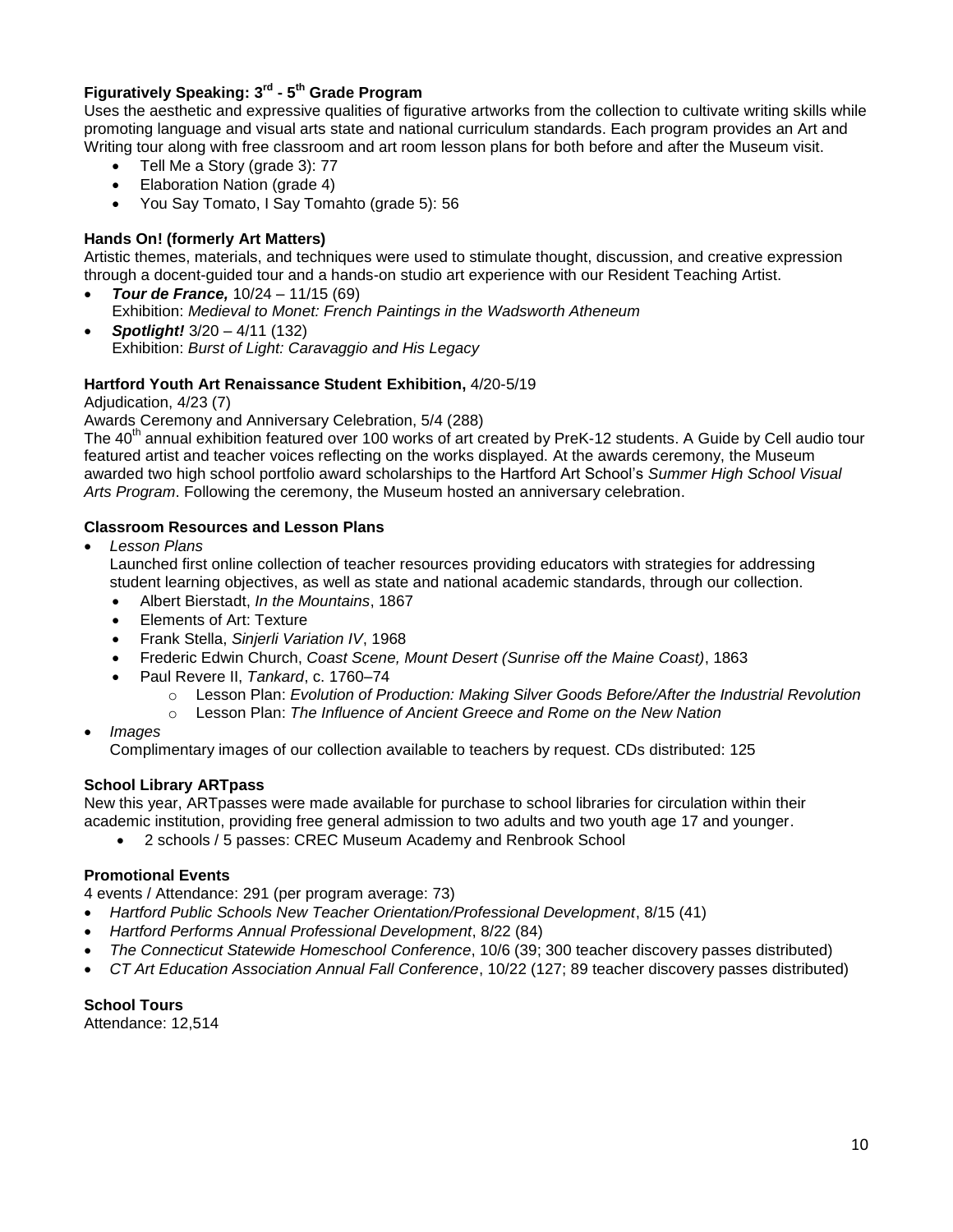## **UNIVERSITY PROGRAMS**

Attendance: 1,793

## **Internship Program**

14 interns from 13 universities worked more than approximately 4,300 hours in 6 departments, including: Archives, Curatorial, Education, Institutional Advancement, Public Relations and Marketing, and Visitor Services.

## **Summer Diversity Internship**

Designed to broaden opportunities for those underrepresented in the museum field, this internship was awarded to Jeanika Browne-Springer, Trinity College. She helped develop curriculum materials for PreK-12 teachers and supported the Summer Community Studio program.

## **College Night Out**

2 programs / Attendance: 227 (per program average: 114) A private night at the Museum for the local academic community, free for University Institutional members, nonalcoholic beverages, including "mocktails," available for purchase.

- *City of Lights***,** 11/8 (177) Exhibition: *Medieval to Monet: French Paintings in the Wadsworth Atheneum*
- *Nightlight***,** 4/11 (50) Exhibition: *Burst of Light: Caravaggio and His Legacy*

## **Catalogue Distribution**

To promote the special exhibitions *Medieval to Monet* and *Burst of Light: Caravaggio and His Legacy*, exhibition catalogs from each show were given to 20 local university libraries.

**University Tours** Attendance: 1,566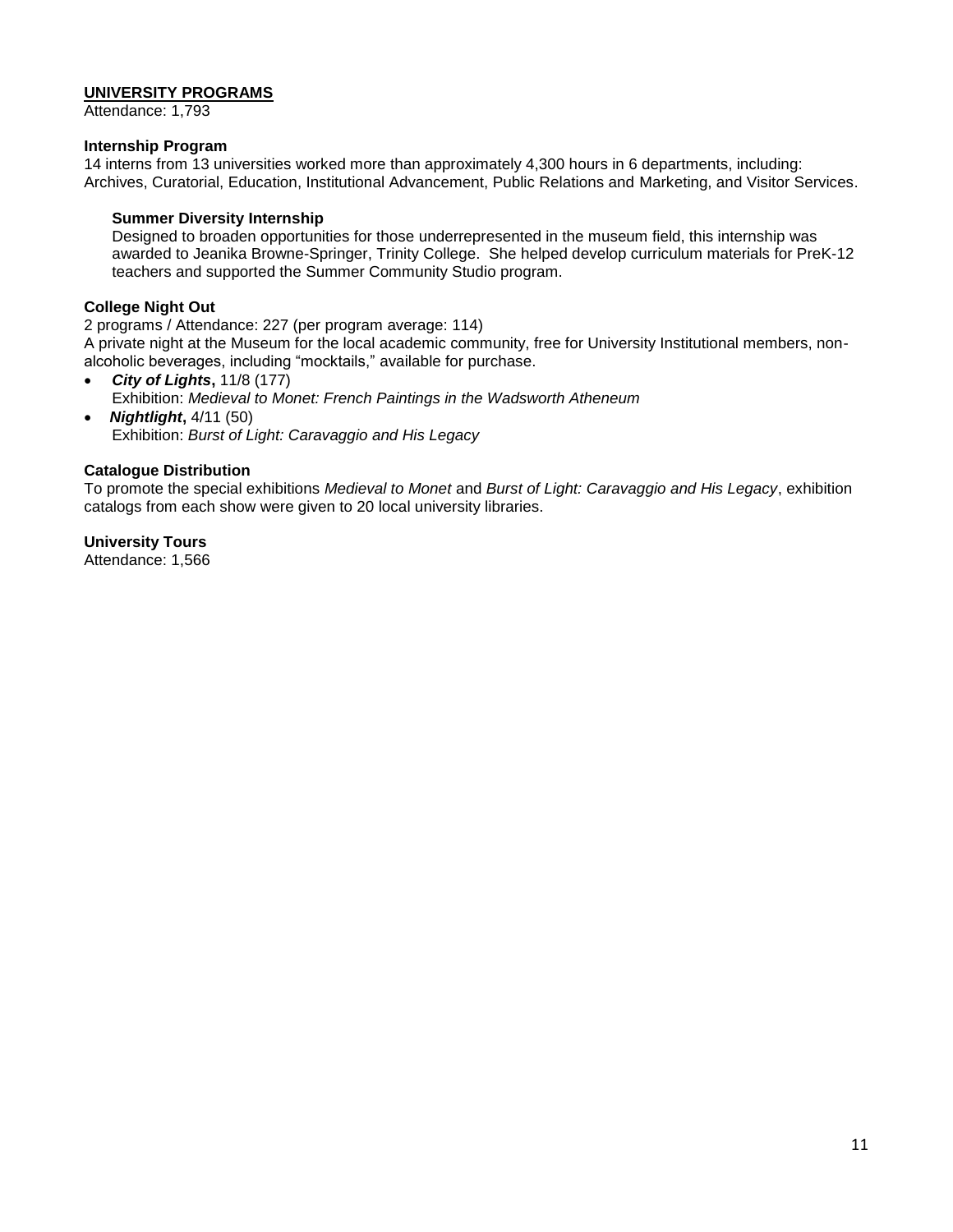# **INTERPRETATION**

## **Connections Gallery**

- *Connections Gallery: The Amistad Center for Art & Culture,* 4/22 12/31 Comments posted: 1,079 (16% related to the exhibit / 5% related to art or the Museum) Featured photographs from The Amistad Center's Simpson Collection with two former MATRIX artists, Glenn Ligon and Dawoud Bey. Visitors were invited to take their own photo in front of a traditional studio backdrop and have it added to the display.
- *Connections Gallery: Still Life*, 1/19 ongoing Explores four centuries of European and American painting with the opportunity for visitors to create their own tabletop still life with props.

# **Guide by Cell**

Unique callers: 1,984

Average number of prompts heard by unique callers: 4.5

- Highlights Tour (launched September 20) Prompts heard in English: 988 / Spanish: 15
- Let's Move! Family Tour (launched September 29, printed material only) Prompts heard in English: 232 / Spanish: 6
- *Medieval to Monet* Prompts heard in English: 754
- *Burst of Light: Caravaggio and His Legacy* Prompts heard in English: 6,844
- *Hartford Youth Art Renaissance* Prompts heard in English: 149

# **Family Guides**

- Sol LeWitt's *Whirls and Twirls* (bilingual in English and Spanish)
- Let's Move! Family tour (bilingual in English and Spanish, launched 9/28)
- Deb Sokolow, *What happened to Venus and her friends before they came to the Wadsworth?* (launched 4/13)

# **Interpretive Planning Workshop**

Merilee Mostov, Assistant Director of Education for Visitor Engagement at the Columbus Museum of Art, joined an interdepartmental group of Museum staff from education, curatorial, institutional advancement, visitor services, and The Amistad Center for an interpretive planning workshop in preparation for the 2015 collection reinstallation.

# **Exhibition and Permanent Collection Liaisons**

A staff educator serves as liaison for each exhibition and various collection areas by representing the Education Department at meetings, sharing information about content and logistics with colleagues and providing critical reading and editing of all in-gallery labels and texts.

Lauren Cross

o *Emancipation!*

Charlene Shang Miller

- o *Medieval to Modern: French Drawings and Pastels*
- o *Medieval to Monet: French Paintings in the Wadsworth Atheneum*
- o *Burst of Light: Caravaggio and His Legacy*

# Johanna Plummer

- o *Collective Memories: Selections from the Collection of The Amistad Center for Art and Culture*
- o *Contemporary Memories: Selections from the Collection of The Amistad Center for Art and Culture* o *Media Rewind 1963*

Anne Butler Rice

o *Andrew Wyeth: Looking Beyond*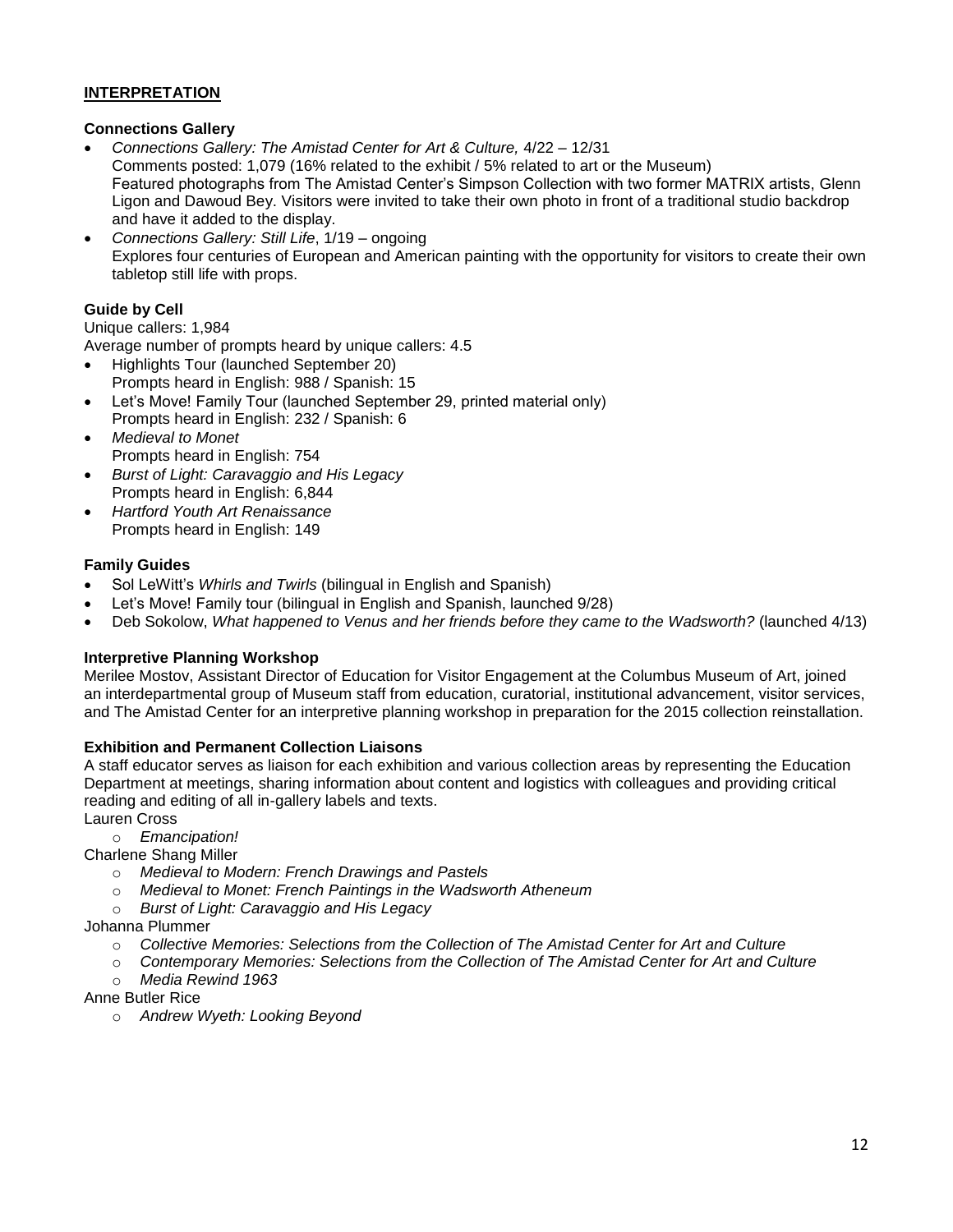# **DOCENT PROGRAM**

# **Docent Council**

95 docents volunteered more than 10,000 hours attending training, preparing for 1,615 tours, attending to docent business and engaging 22,513 visitors in the galleries on guided tours and experiences. Using the federal volunteer hourly value of \$28.26 in Connecticut, the monetary value that they contribute is \$282,600. The docents were responsible for touring the museum's various collections as well as the following special exhibitions: *Andrew Wyeth: Looking Beyond, James Welling: Wyeth, Medieval to Monet, Medieval to Modern, Jan Tichy/MATRIX 166, Ahmed Alsoudani/MATRIX 165, Deb Sokolow/MATRIX 166, Collective Memories: Selections from The Amistad Center for Art & Culture, Connections Gallery: TAC, Contemporary Memories Selections from TAC, Emancipation!, Connections Gallery: Still Life, Burst of Light: Caravaggio and His Legacy*. Docent Attendance: 1,355

# **Docent Training**

17 sessions / Attendance: 1,071 (per program average: 53)

- *Ahmed Alsoudani: MATRIX 165* and Avery Court Suite with Patricia Hickson, 9/24-25 (79)
- *Art and Writing* for weekday docents with Emily Pacini Ide, 10/1 (59)
- *Family tours and "Ask About Art"* for weekend/evening docents with Charlene Shang Miller, 10/2 (14)
- *American Art reinstallation* with Erin Monroe, 10/15 and Robin Jaffee Frank, 10/16 (78)
- *Medieval to Monet* with Eric Zafran, 10/22-23 (94) Also *Honor the Honoraries* when honorary docents are invited to attend docent training.
- *Contemporary Memories: Selections from the Collection of TAC* with Alona Wilson, 11/26-27 (70)
- *Strategies for looking at and teaching racially charged objects and art* with Cassandra Broadus-Garcia, CCSU, 12/10-11 (70)
- *Thinking about Special Needs Audiences* with Katie Hanley, Charter Oak Cultural Center, 1/14-15 (62)
- *Connections Gallery: Still Life* with Johanna Plummer and demonstration by Jeremiah Patterson, Hartford Art School, 1/28-29 (66)
- *MATRIX 166* with artist Deb Sokolow, 2/5 (58)
- *New on View* (Deb Sokolow, Il Nosadella, Tony Smith, Kiki Smith) with Charlene Shang Miller and *Demonstration for Hands On!* with Emily Pacini Ide and Nina Goodale-Salazar 2/25-26 (69)
- *Burst of Light: Caravaggio and His Legacy* with Eric Zafran, 3/11-12 (79)
- *Burst of Light: Caravaggio and His Legacy* with Charlene Shang Miller, 4/1-2 (70)
- *Emancipation! preview* with Frank Mitchell, 4/8-9 (63)
- *Tour topics and Security/Safety review* with Education and Security Staff, 4/15-16 (59)
- *Looking at Desks in the Collection* with Alyce Englund, 5/13-14 (68)
- *Emancipation! walk through* with Frank Mitchell, 6/11 (13)

# **Eileen S. Pollack Docent Education Lecture**

Kings and Queens, Monsters and Marvels: Medieval Art in the Wadsworth Atheneum with Jean Givens, University of Connecticut 12/18 (80)

# **Docent Council Business Meetings for all docents**

- Fall Meeting, 9/11 (75)
- Annual Meeting, 5/21 (76)

# **Docent Evaluation**

Docents are formally evaluated once every three years by the docent educator and a peer docent. 24 evaluations conducted

# **Other related activity:**

- Docent Memorial Lecture with Keith Christiansen, The Metropolitan Museum of Art, 4/23
- Connecticut Art Docent Symposium for all docents statewide, hosted by the Benton Museum, University of Connecticut, 5/6

See Appendix A for an annual summary provided by Diane Macris, Docent Council President.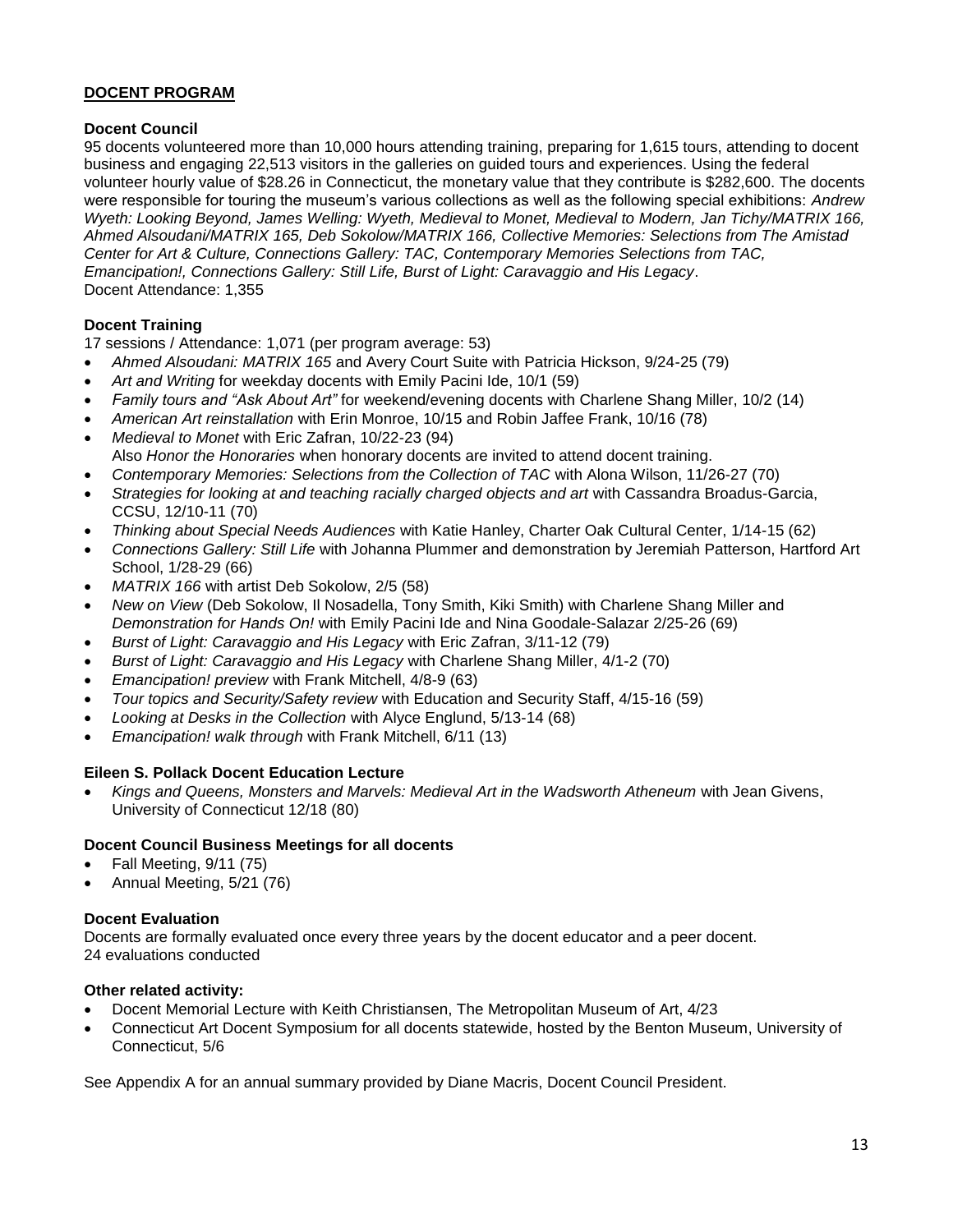# **EVALUATION**

## **Tracking and Timing Workshops**

## 1/10, 1/17 and 3/19/13

Organized by the Wadsworth and sponsored by the Hartford Foundation for Public Giving, this series of three workshops was open to all past and current participants of the Building Evaluation Capacity Program (see below for more information). Tracking and Timing studies look at the paths people take in museums, and provide information on how much time visitors spend overall, which elements in the exhibition are most popular, how thoroughly visitors use the exhibition, and exactly what happens at each element in the space. The workshops were attended by staff from the Wadsworth, Connecticut Landmarks, Connecticut Historical Society, and Evaluation Services.

## **Building Evaluation Capacity**

## **Connections Gallery Research – Observations and Record Reviews**

## January 2012 – June 2013

Building Evaluation Capacity is offered to current and past grantees of the Hartford Foundation for Public Giving through their Non-profit Support Program. Department members Johanna Plummer and Jama Holchin, along with Museum colleagues Dina Silva (Development) and Patricia Hickson (Curatorial), graduated on June12, 2013 from the 18 month course in program evaluation. As a part of the course they designed and implemented an evaluation of the Connections Gallery to answer the following questions about the level of visitor engagement in the space. The evaluation utilized two different methods including a tracking and timing observational study in the current *Still Life* exhibition, as well as a record review of comment cards left during previous exhibitions. A complete report that includes findings and action steps is available.

## **Connections Gallery Research – Surveys and Interviews**

In addition to the research conducted by the internal Building Evaluation Capacity team described above, the group worked with external consultant Karen Wizevich to conduct surveys and interviews with visitors to the space, designed to learn more about their knowledge of and attitude towards the exhibition content, reaction to the hands-on elements included, and how they felt about the experience offered in the Connections Gallery in relation to other Museum galleries. A complete report that includes findings and action steps is available.

## **Community Engagement Initiative Evaluation**

#### *2012 Report*

The Museum worked with Anita Baker of Evaluation Services to design an evaluation of CEI calendar year 2012 programming, using data drawn from an annual implementation study as well as additional review of key findings from other external evaluation reports. The evaluation was designed specifically to answer key questions about CEI, to support feedback requirements regarding the Wadsworth's grant with the Hartford Foundation for Public Giving and to provide results-based information to guide ongoing CEI decision-making. The full report or executive summary is available by request.

## **Museum on the Move Formal Evaluation (Speaking and Listening Skills)**

An evaluation by UCONN's Neag Center for Gifted Education and Talent Development measured students' ability to engage in collaborative discussions around art, to build on the ideas of others, to express their own ideas clearly, to use art terminology to communicate ideas, and to express personal viewpoints. Two observational instruments for both the program's docent classroom visits and museum tours were used on two participating schools, Breakthrough Magnet South Campus and Burns Academy of Latino Studies. Results indicated that students were active participants in collaborative discussions (one-on-one, in groups, and teacher-led). Overall, the observational data confirmed student engagement with artwork and student receptivity to "reading and analyzing" paintings and sculptures just as they do with the written word in stories and poems. This evaluation completes the third round of assessment for this program, all of which have confirmed Museum on the Move's success in achieving its stated literacy outcomes.

## **Community Engagement Initiative Impact Planning**

As the funding environment becomes increasingly competitive, museums and other nonprofits must demonstrate their impact on audiences served. To this end, Randi Korn & Associates was contracted to deliver a series of three workshops—focusing on clarifying the intended impact, developing outcomes and indicators, and reflecting on the final outcomes—designed to help answer these kinds of questions. The initial planning began was held on June 11, 2013 with the workshops and final deliverables planned for FY14.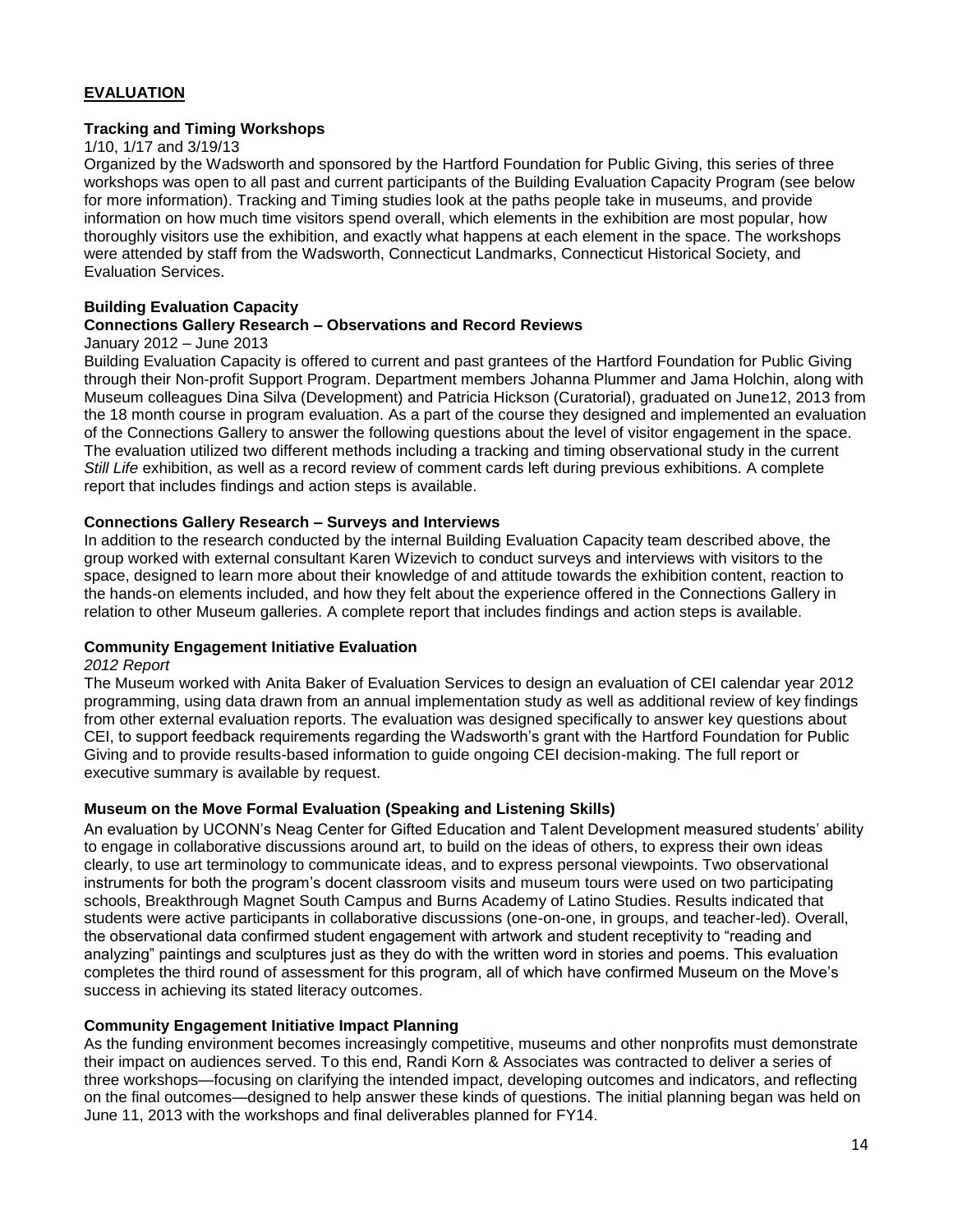# **VISITOR SERVICES**

## **Wake up at the Wadsworth**

2 programs / Attendance: 56 (per program average: 28) This event for librarians featured a preview of upcoming exhibitions, tours of the permanent collection and Auerbach Art Library and an opportunity for library staff to learn about the Wadsworth's programs.

- *Medieval to Monet* with curator Eric Zafran*,* 9/13 (29)
- *Burst of Light: Caravaggio and His Legacy* with Charlene Shang Miller*,* 1/30 (27)

## **Group Tours**

The Group Visit Associate coordinated 536 reservations for adults, seniors, corporate members, and students groups. Additionally, 1,500 group tour leaders received Fall and Spring eblasts promoting upcoming exhibitions.

## **Instant Atheneum**

Visitor Services staff also promotes the Museum's many special programs and events, and signed up 1,050 new subscribers to the Museum's Instant Atheneum email newsletter.

## **Library ARTpass**

199 ARTpasses, allowing free admission for two adults and two teens or buy-one-get-one film admission, were distributed to town and school libraries along with rack cards and other materials for display. 3,137 visitors used the ARTpass over the course of the year.

## **Visitor Comments**

Visitor Services staff collected 1,987 visitor comments (including feedback received via email, telephone, and reported to other staff). Comments were summarized by month and distributed to staff via the attendance report, and reviewed semi-annually by the Customer Care Committee.

## **Fundraiser Donation Requests**

Visitor Services manages all requests from non-profit organizations to make a donation to support their fundraising events, and this year fulfilled 273 requests with 1,470 complimentary tickets.

## **Museum Map**

32,000 maps were distributed to Museum visitors this fiscal year. Visitor Services updates the map with text about exhibitions and the collection and coordinates placement of letter codes with gallery locations. To both keep the map current and promote upcoming exhibitions, the map was revised 31 times during the year.

## **Volunteers**

Approximately 100 applicants express an interest in volunteering at the Wadsworth annually. Visitor Services follows up with applicants to direct them towards a program that will match their strengths with museum needs. The annual volunteer appreciation program recognized Museum's 252 volunteers in the spring, providing guest museum passes, extra discounts in The Museum Shop, the film *The Pearl Earring* and a catered reception.

## **Events Calendar**

Visitor Services maintains the museum-wide events calendar and meets monthly with event and program staff to assure that requests for space, security, galleries, admissions, catering, audio-visual equipment, piano, and any other event service is coordinated. Over the course of the year, 951 reservations were added to the calendar.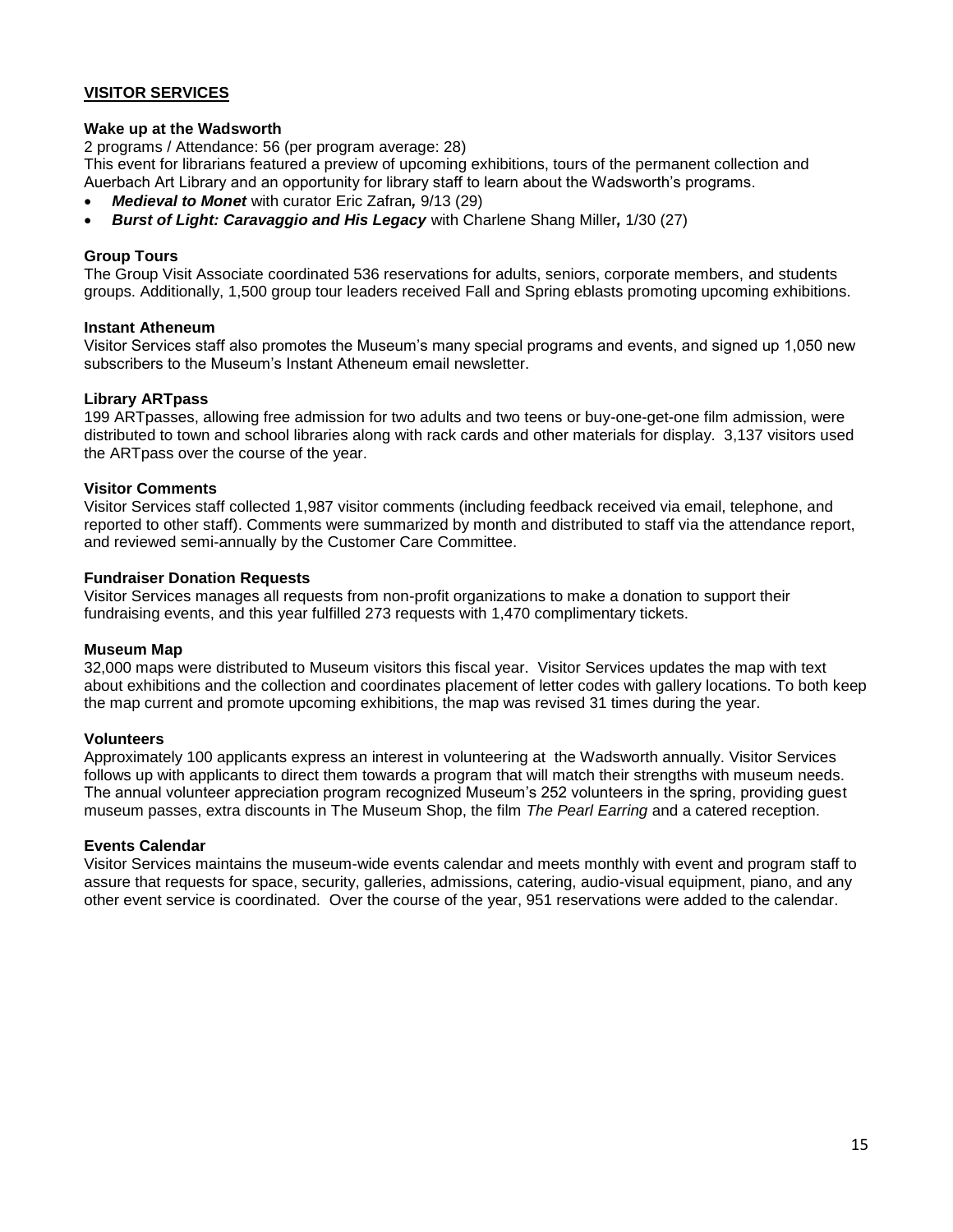# **PROFESSIONAL SERVICE AND CONFERENCES**

# *Service*

Johanna Plummer

- Member, Advisory Board, Ballard Institute and Museum of Puppetry, University of Connecticut, 2010-present
- Member, Advisory Council, Hartford Performs, Hartford Public Schools, 2010-present
- Member, Fred D. Wish Museum School Design Committee, Steering Committee, Hartford Public Schools, 2012-2013

Emily Pacini Ide

- Member, Arts Providers Committee, Hartford Performs, Hartford Public Schools, 2010-present
- Ad Hoc Committees: Position Statement and Contracts, Hartford Performs, Hartford Public Schools, 2012
- Emily Pacini Ide, Member, Fred D. Wish Museum School Design Committee, Partnerships and Co-curricular Programming Committee, Hartford Public Schools, 2012-present
- Museum Education Representative, Connecticut Art Education Association, June 2013-present

# *Conferences and Off-site Speaking Engagements*

# **Hartford Performs Arts Integration Conference**

*How to Make the Most of an Offsite Arts Experience* with Emily Pacini Ide 8/23, Kinsella Magnet School of Performing Arts and Alfred E. Burr Elementary School, Hartford (152)

# **The Connecticut Statewide Homeschool Conference**

*Bringing the Museum to Your Kitchen Table: Effective Strategies for Learning through the Visual Arts* with Emily Pacini Ide

10/6, Seven Angels Theatre, Waterbury (10)

# **ArtSmart Art Appreciation Education Workshop**

*Strategies for Introducing Art to Children* with Emily Pacini Ide 10/16, Westport Public Library, Westport (75; 100 teacher discovery passes distributed)

# **Teaching Gilded Age Hartford**

*The Gilded Age Aesthetic* with Emily Pacini Ide 3/27, The Mark Twain House & Museum, Hartford (22; teacher discovery passes distributed)

# **Off-site Speaking Engagement**

*An Introduction to the Wadsworth Atheneum Museum of Art* with Emily Pacini Ide 4/12 and 26, Gideon Welles School, Glastonbury (604; 558 free family passes / 46 teacher discovery passes distributed)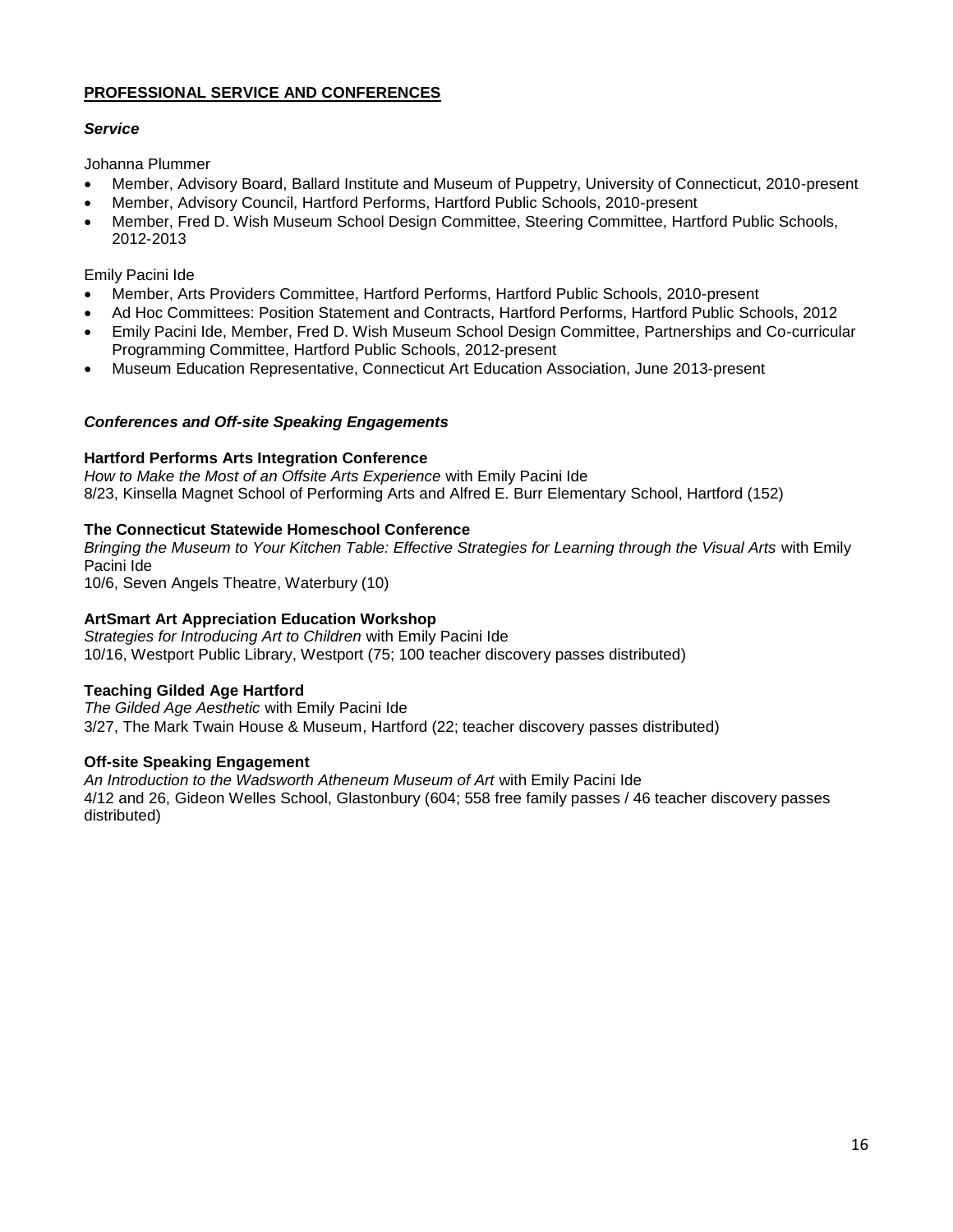## **STAFF AND VOLUNTEERS**

## *Staff*

Johanna L. Plummer, Georgette Auerbach Koopman Director of Education

*Education*

Lauren Cross, Community Programs Coordinator Nina Goodale-Salazar, Resident Teaching Artist\* Jama Holchin, Education Assistant\* Emily Pacini Ide, School and Teacher Programs Specialist Charlene Shang Miller, Docent and Tour Programs Manager Anne Butler Rice, Public Programs Manager

*Visitor Services*

Susan Carey, Visitor Services Manager Jan Beatty, Visitor Services Representative\* Courtney Hebert, Group Visit Associate (starting December 2012, Visitor Services Associate previously) Jama Holchin, Visitor Services Representative\* Carolyn Zemantic, Visitor Services Associate (starting May 2013)

\*part-time

## *Updates*

- **Courtney Hebert** transitioned to a new position in the Visitor Services department as the new Group Visit Coordinator in December. Courtney's experience and knowledge gained from her two years as the Visitor Services Associate has been a strong asset in her new position.
- **Carolyn Zemantic** joined the Museum as the Visitor Services Associate in May. Carolyn graduated from Eastern with a BA in Art History and a minor in psychology. She is currently a graduate student at Lesley University where she is working towards a master's degree in expressive therapies. She has experience working with a broad diversity of populations, is passionate about the arts, and eager to pursue these interests in her position at the Wadsworth.

## *Volunteers*

- 95 docents contributed more than 10,000 hours
- 9 Visitor Services volunteers contributed 975 hours
- 11 First Night volunteers contributed 38 hours
- 4 Education/Visitor Services interns contributed more than 600 hours
- 34 Community Day volunteers contributed 345 hours
- 44 Second Saturday volunteers contributed 360 hours
- 1 Docent and Tour Programs volunteer contributed 120 hours

#### *In the Media*

## **[When diversity calls, pick up the phone!](http://cgpmuseummatters.wordpress.com/2012/12/05/when-diversity-calls-pick-up-the-phone/)**

http://cgpmuseummatters.wordpress.com/2012/12/05/when-diversity-calls-pick-up-the-phone/ Museum Matters, featuring Lauren Cross December 5, 2012

## **[Customer Service Guru!](https://www.facebook.com/photo.php?fbid=10151654981861605)**

https://www.facebook.com/photo.php?fbid=10151654981861605 Norman Rockwell Museum Facebook Page, featuring Susan Carey May 22, 2013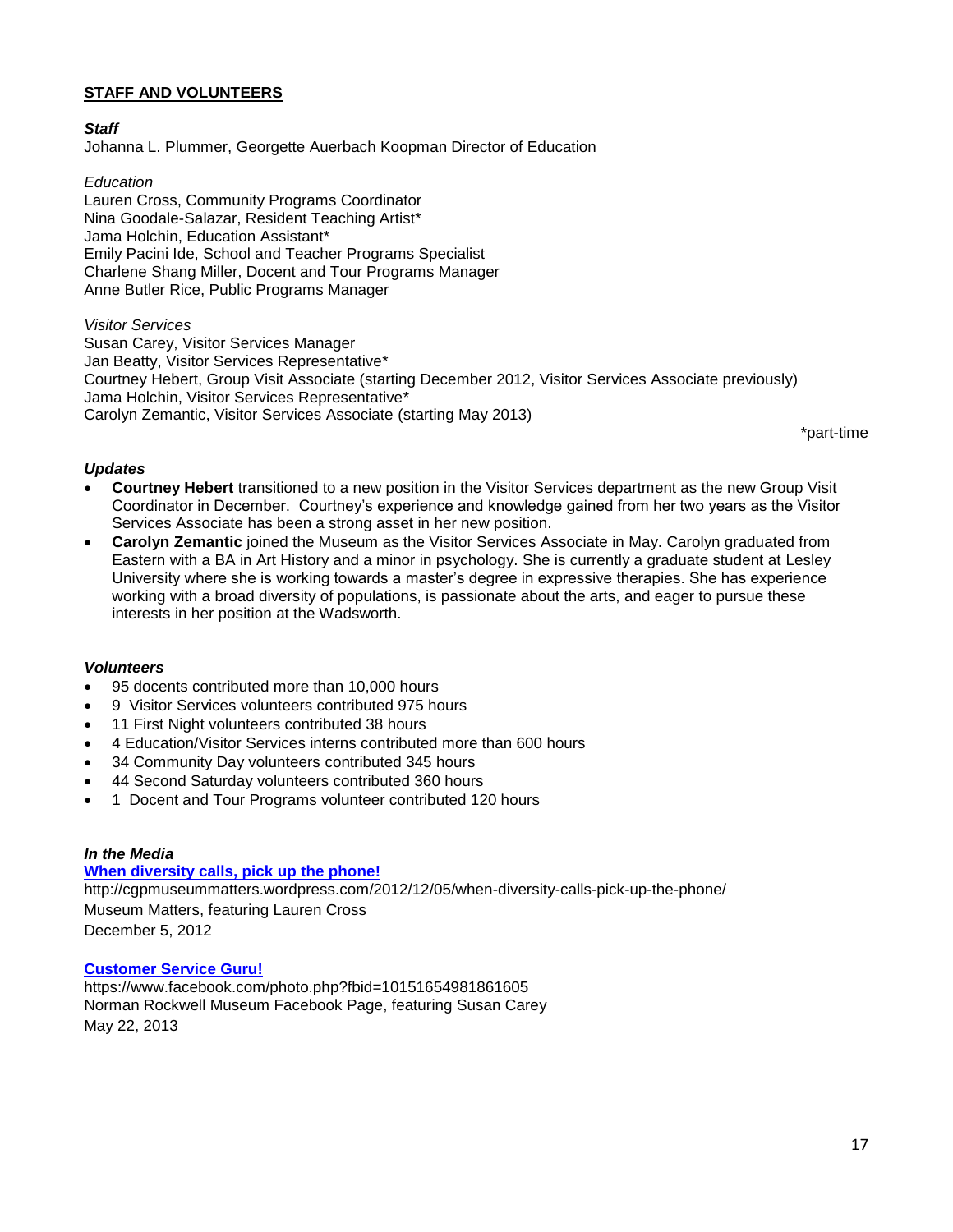# **PARTNERS**

## **Program collaborators**

*Partners with whom the content of the program was determined collaboratively*

- Charter Oak Cultural Center
- Congregation Beth Shalom Brodfe Zedek
- Connecticut Audubon Society of Pomfret
- Connecticut Chinese Culture Association
- Connecticut Early Music Ensemble
- Connecticut Society of Portrait Artists
- CREC Museum Academy
- First Night Hartford
- Hartford Art School
- Hartford Public Schools
- Hartford Symphony Orchestra
- Hartford Youth Art Renaissance
- Mandell Jewish Community Center
- Milan Cultural Association
- MI CASA Family Service & Educational **Center**
- The American School for the Deaf
- The Amistad Center for Art & Culture
- The iQuilt Project
- True Colors, Inc.

# **Artists, musicians, and performers engaged**

- Megan Albin, artist
- Artists Collective, musicians
- Andre Balazs, musician
- Donald Boudreaux, artist
- The Bushnell Center for the Performing Arts
- Conard High School musicians
- Connecticut Ballet, performers
- Connecticut Early Music Ensemble, musicians
- Gonzalo Cortes, musician
- Jordan Critchley, musician
- dancEnlight, performers
- Downtown Yoga, performers
- Jon Eastman, artist/musician
- Dennis Fancher, musician
- Joseph Getter, musician
- Hall High School musicians
- Hartford Symphony Orchestra
- Olav Chris Henriksen, musician
- Aman Herron, musician
- I Giovanni Solisti, musicians
- Amos Jones, artist
- Andre Keiitt, performer
- Khaiim the RapOet, performer
- The Knitty Gritty Committee, artists
- Jennifer Lazaroff, artist
- LEVAS Community Choir, musicians
- Little Ugly, musicians
- Brian Miller Magic, performer
- Natasha B. Miles, artist
- James Nares, artist
- Adam Niklewicz, artist
- Peace is Possible Chorus, musicians
- Kimi Rabun, performer
- Tammy Denease Richardson, performer
- Elizabeth Lyra Ross, musician
- Sea Tea Improv, performers
- Anita and Bob Siarkowski, musicians
- Geoff Silvis, artist
- Deb Sokolow, artist
- String Theorie, musicians
- Waking Elliott, musicians
- Winterpills, Musicians
- The Whiskey Brothers, musicians
- Natalia Zagula, artist

## **Scholars, teachers, and other experts engaged**

- Richard Brettell, University of Texas, Dallas
- Cassandra Broadus-Garcia, Central Connecticut State University
- Shandra Brown, CREC Museum Academy
- Keith Christiansen, Metropolitan Museum of Art
- Kelly Dennis, University of Connecticut
- Jean Givens, University of Connecticut
- Susan Goldberg, Noah Webster MicroSociety Magnet School
- Alden Gordon, Trinity College
- Andrew Graham-Dixon
- Katie Hanley, Charter Oak Cultural Center
- Kristi Hummel, CREC Museum Academy
- Tina Mirto, CREC Museum Academy
- Frank W. Mitchell
- Jeremiah Patterson, University of Hartford
- **Eric Rice, University of Connecticut**
- Marguerite Sequin, E. B. Kennelly School
- **Bette Talvacchia, University of Connecticut** • Paul Wallen, Noah Webster MicroSociety
- Magnet School
- Caroline Weber, Barnard College
- Alona Wilson

# **Evaluation partners**

- **•** Building Evaluation Capacity Program by the Hartford Foundation for Public Giving's Non-Profit Support Program
- Evaluation Services Consulting
- Randi Korn & Associates
- UCONN's Neag Center for Gifted Education and Talent Development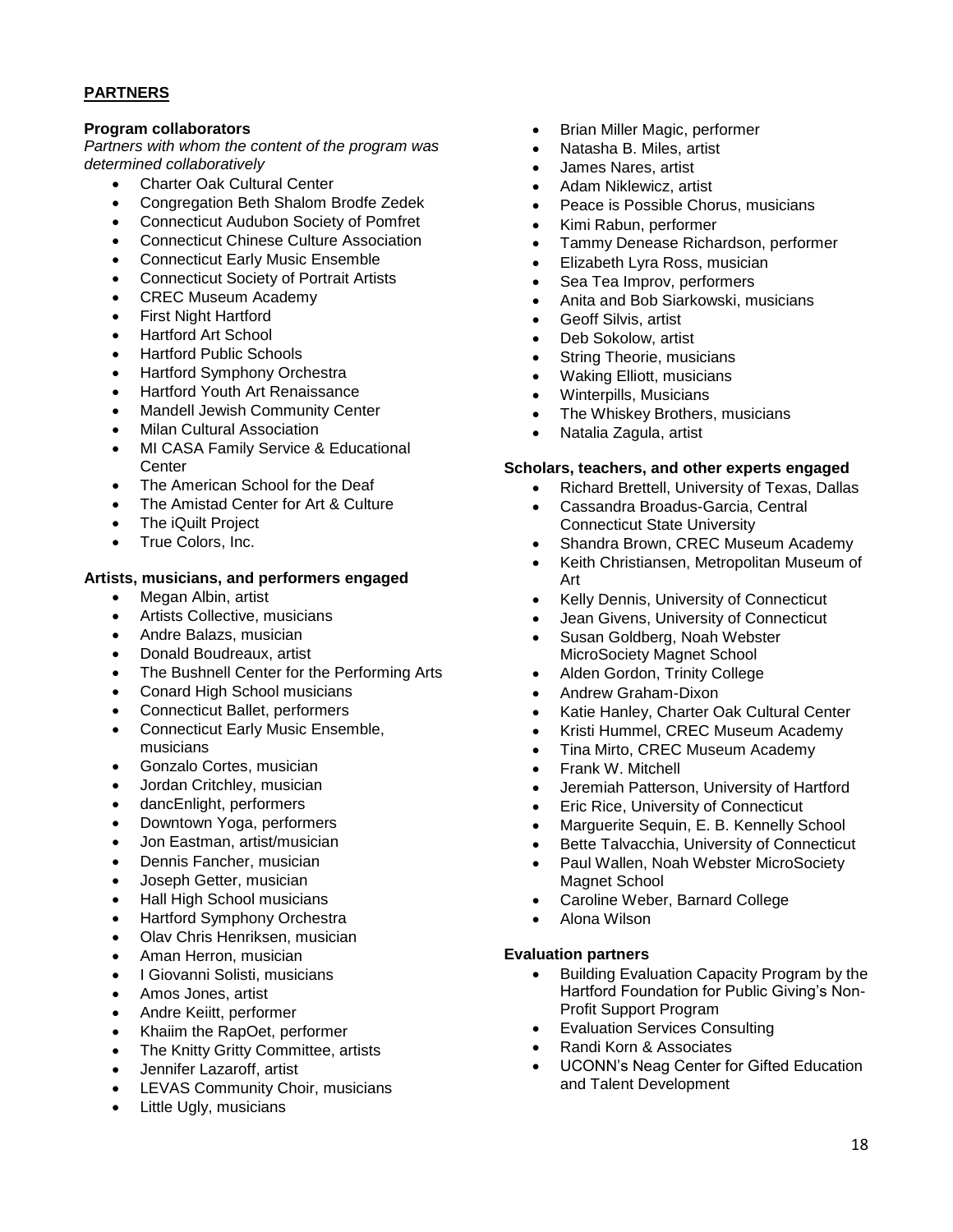# **FUNDERS**

Major funding provided by:

- Hartford Foundation for Public Giving
- Maximilian E. and Marion O. Hoffman Foundation
- **•** Travelers Foundation
- Aetna Foundation
- Lincoln Financial Foundation
- Wells Fargo

Additional support provided by:

- Bank of America
- Connecticut Commission on Culture and Tourism
- Edward C. and Ann T. Roberts Foundation
- Ensworth Charitable Foundation (Bank of America, Trustee)
- George A. & Grace L. Long Foundation (Bank of America and Alan S. Parker, Co-Trustees)
- Ellen Jeanne Goldfarb Memorial Trust
- Individuals
- Helen M. Saunders Charitable Foundation
- SBM Charitable Foundation, Inc.
- S&S Worldwide

General Operating Support for the Wadsworth Atheneum is provided in part by the Greater Hartford Arts Council's United Arts Campaign and the Connecticut Department of Economic and Community Development Office of the Arts, which also receives support from the National Endowment for the Arts, a federal agency.